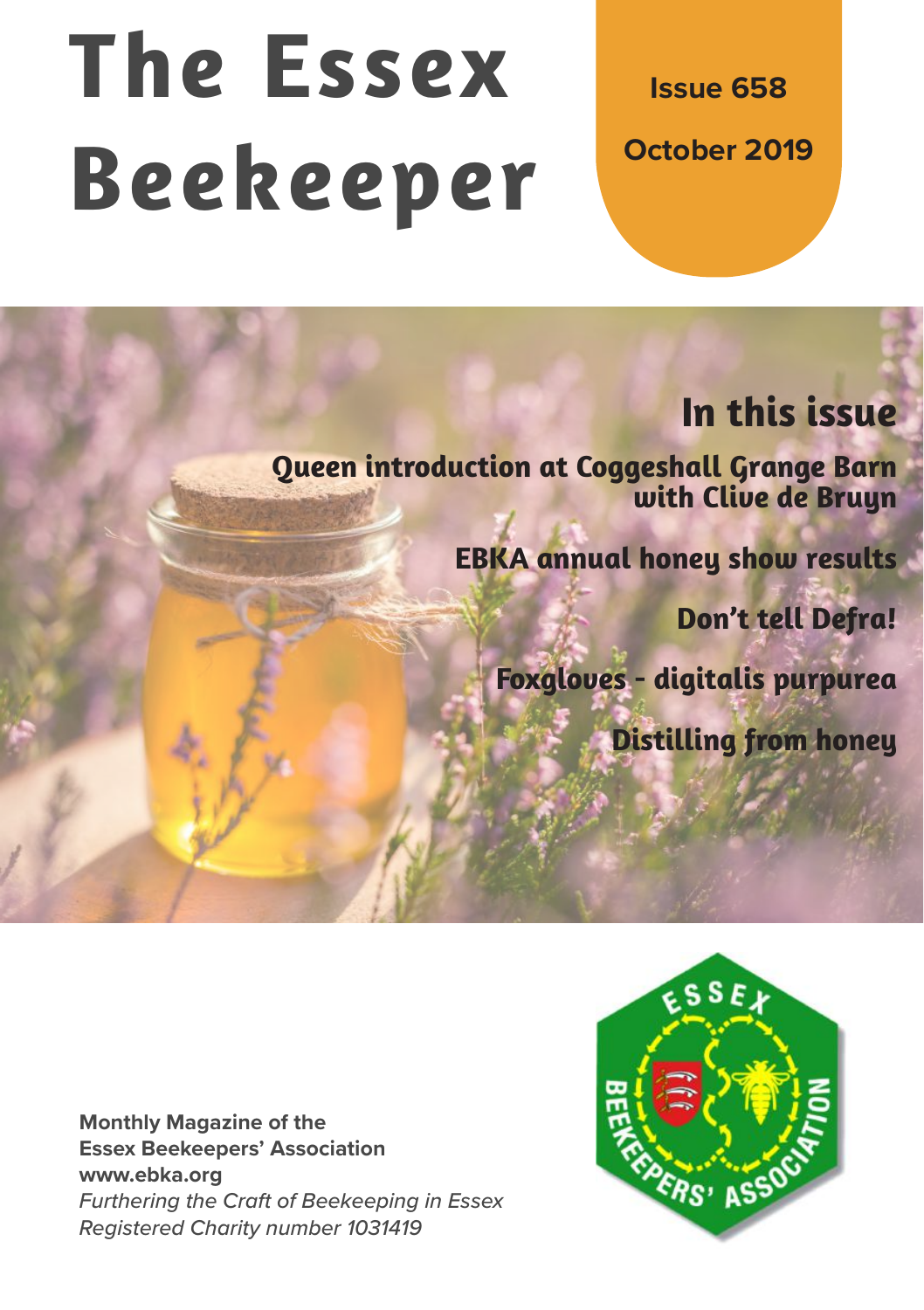## **Queen introduction at Coggeshall Grange Barn with Clive de Bruyn**

by Maria Little, Braintree Division

locations summer meetings and the latest was no exception when we were invited to the impressive medieval Grange Barn at Coggeshall.



On arrival we were

Grange Barn, Coggeshall

given a very interesting talk on the history of the 13thC barn and its painstaking restoration from total dereliction to the magnificent vaulted-roofed building it is again.

After a little time to look around, we were joined by renowned beekeeping expert, Clive de Bruyn, for an introductory talk about the topic of the afternoon: requeening the resident beehives.

The hives are some 100m from the barn, which is open to the public every day. Because of the proximity, the onus is on manager Brian Grigg to keep good-tempered, non-following bees. This had proven to be a problem recently, with two or three visitors having been stung, and consequently Clive's advice sought on requeening.

Clive began the session with an introductory talk on best practices in Queen Introduction. It wasn't a prescriptive list of Do's and Don'ts but, rather, a recommendation of tried and tested methods which can help to promote queen acceptance

Firstly, Clive talked through some basic questions: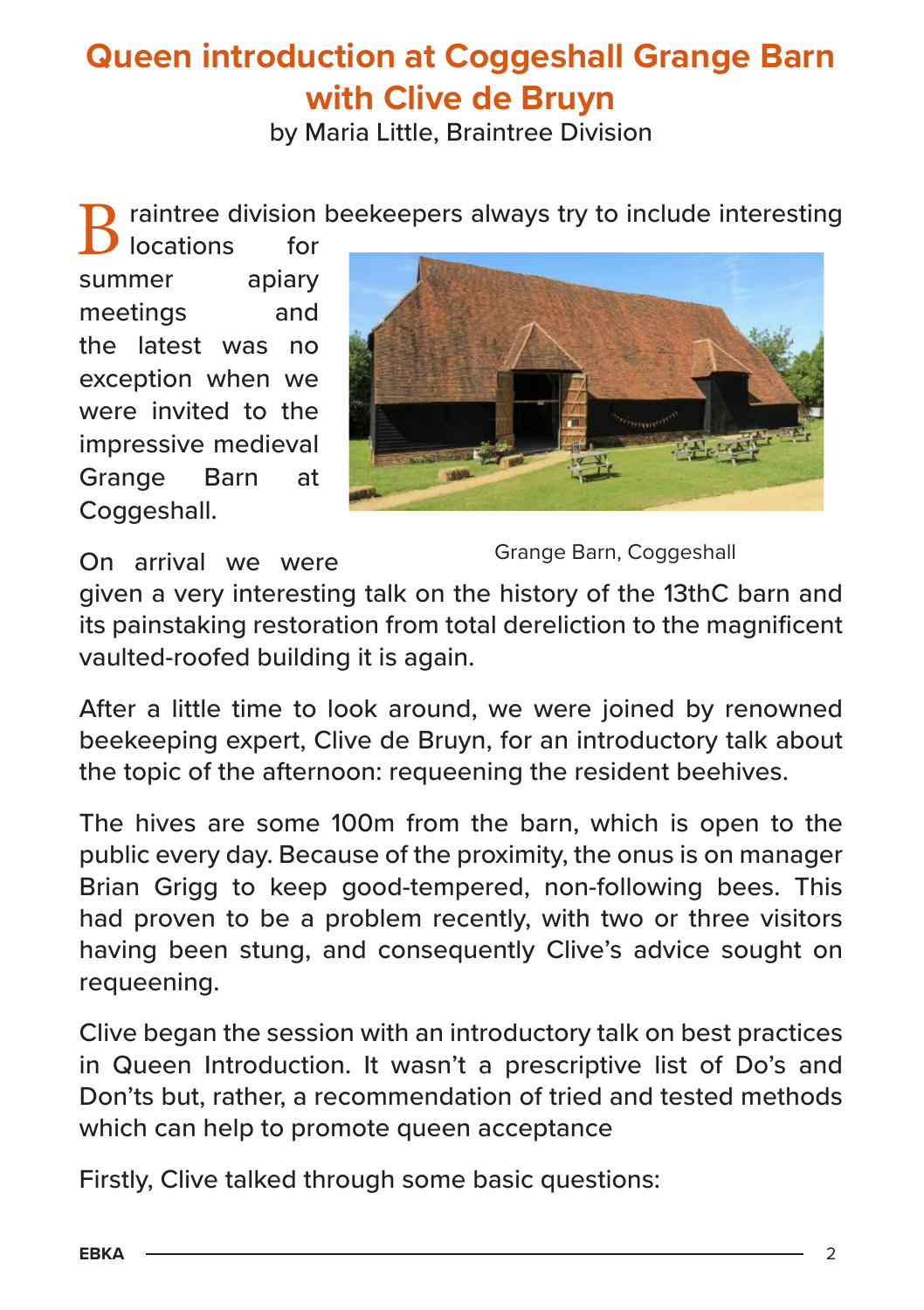What are our reasons for requeening a colony? In this particular case it was to introduce a better-tempered strain but there are many other reasons, e.g., to improve health where a stock is prone to chalkbrood or nosema, or to introduce a less 'swarmy' strain

Where should we get a queen? Clive advocates queens raised from locally-adapted stocks as these are likely to be genetically suited to the forage/weather conditions in the part of the world where they will be living. If you have a good stock and are able to raise your own, so much the better. Otherwise, try to buy from a reputable queen-rearer with stocks which flourish locally and will over-winter well.

Be mindful that bees bought in from other countries may not only be less suited to the local climate but can also increase the possibility of bringing with them pests, which are not endemic here.



Uniting a mini-nuc with the main colony

Having verified that the hive is definitely queenless (disastrous for the new queen otherwise, not to mention the possible £50 paid for her), how long should the beekeeper wait before requeening?

As little time as possible, says Clive, and preferably immediately if a queen is available. This is when the bees will be most receptive to accepting her.

What if a queen is ordered and arrives by post during a period of bad weather? Should the beekeeper hold off introduction?

Unless conditions are abysmally poor, Clive advises to proceed as planned but with sensible caution, i.e., don't just run the queen in at the entrance (even if this has had the luck to work previously in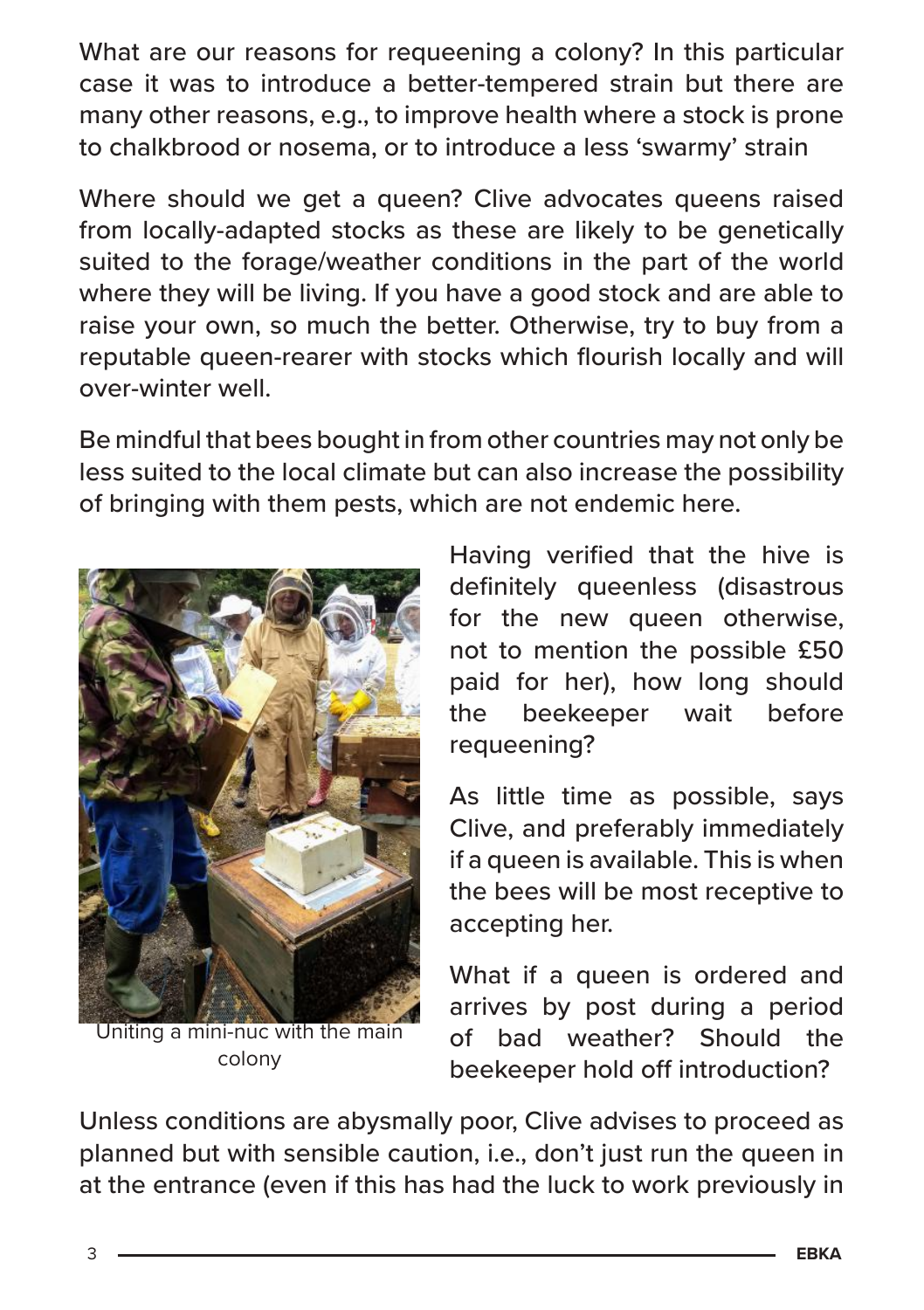the middle of a honey flow). On the day of our visit, we had recently had a run of record high temperatures and were awaiting predicted thunderstorms: not usually conducive to good bee temperament but all the more reason to take care to optimise conditions.

There are a variety of cages available to protect the new queen until the colony accepts her, ranging from 'hair curler' types to bamboo, plastic or the popular wire butler cage, amongst others. The choice is up to the beekeeper: they can all work as long as the bees don't have immediate full access to the queen, whilst still allowing free feeding through the mesh. Newspaper secured with an elastic band is an easy and effective way of closing off the end of a butler cage although Clive advocates 'Goode's paste', a fondant made of icing sugar mixed with honey.

After the talk we went out to the apiary to see the theory in practice.

Two hives needed requeening, enabling Clive to demonstrate two different methods of introduction with queens he had brought to the apiary in mini mating nucs.

The first queen was transferred from her nuc into a butler cage which was then sealed with a nominal amount of Goode's paste, ready to go into her new hive. The old queen was found quite quickly and removed to a spare cage. Clive advocates keeping the old queen as a safety measure until the new one has been fully accepted rather than dispatching her immediately with possible regret - in this instance she was put into the newly-vacated mininuc. The new queen's cage was then lightly wedged between the top bars of two frames of brood and the hive closed up.

The second introduction was made by uniting the queen-right mininuc colony to the hive over newspaper. In this hive, the old queen had been found at the previous inspection and was confined in a butler cage on top of the super, where the bees had been able to feed her and could benefit from her continued pheromones, hopefully minimising the chances of queen cells being raised in the brood below. After removing the old queen, a specially adapted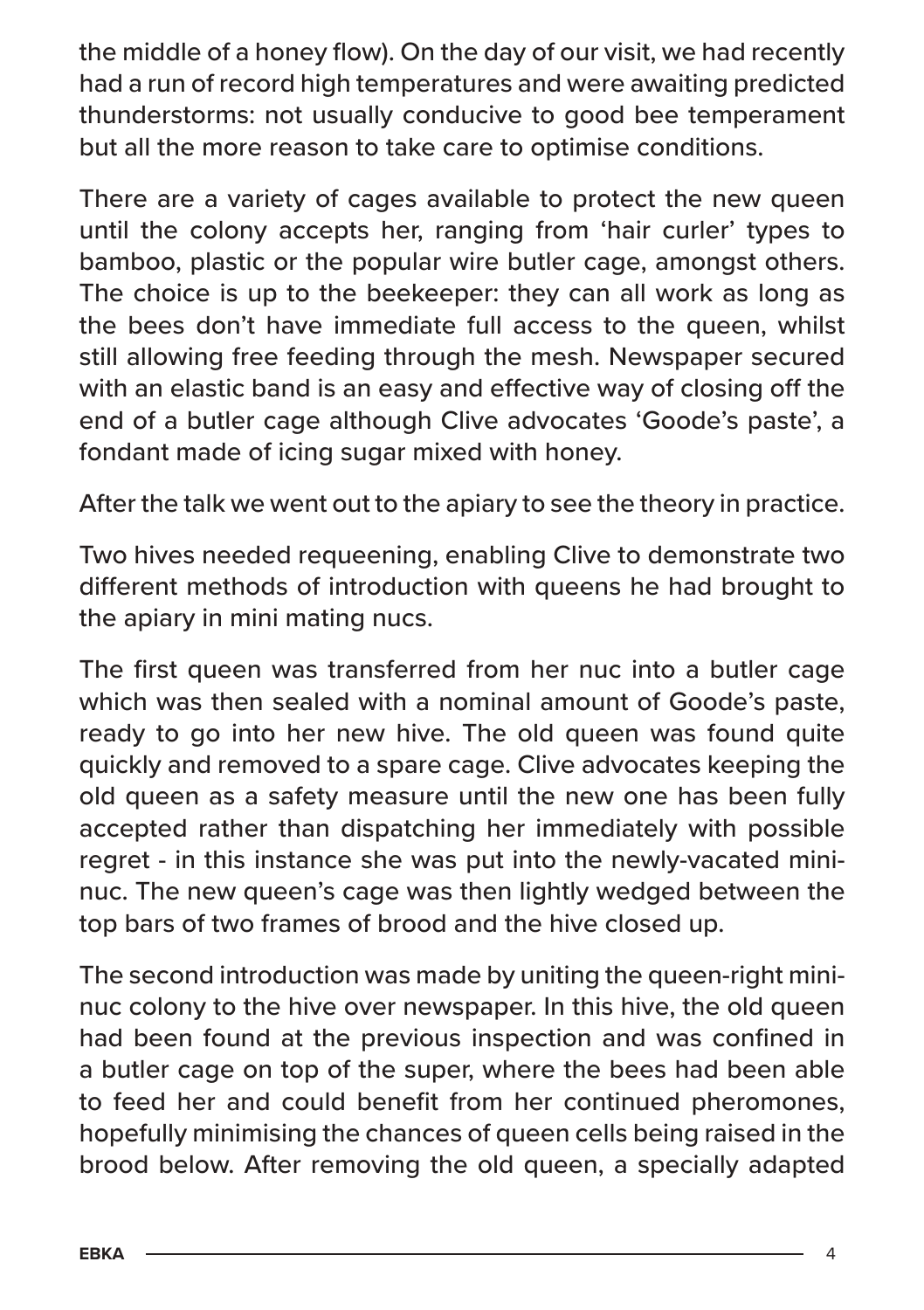crown board was placed over the brood box, this board having a central square cut-out. The mini-nuc was then inverted centrally over the cut-out with newspaper between: in the time it would take the bees to chew through the paper, the scents of the mini and main colonies would have mixed, and the new queen hopefully made her way to the brood frames below. The nuc was protected by an empty super and this hive also closed up.

Clive advised that the hives should not be opened for at least 10 days to minimise stress to the bees and to allow the queen to establish her brood nest. Upon the subsequent inspection, Brian was very pleased to report that both queens had been accepted and were laying well.

For enquiries re buying queens/nucs, Clive can be contacted at Seedybrain1st@googlemail.com

Further information on Grange Barn is available at https://www. nationaltrust.org.uk/grange-barn

**Articles appearing in The Essex Beekeeper are not necessarily the views either of the Editor or the Essex Beekeepers' Association**

To ensure inclusion within the diary of county-wide events would Divisions provide the editor with details of local meetings by the 4th of the previous month.

Robert Silver – robert.silver@outlook.com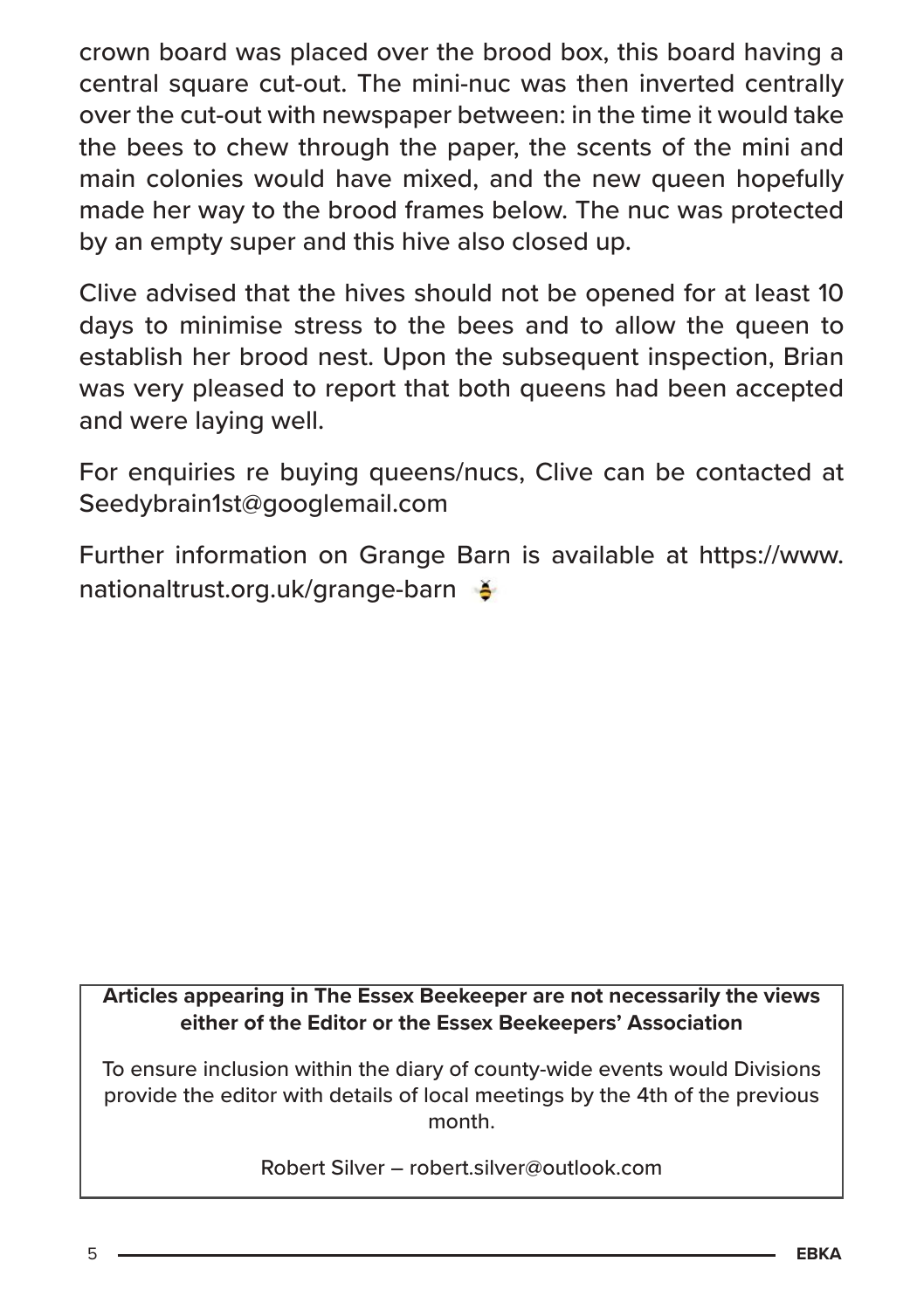## **Divisional meetings around the County**

#### **Meetings in October 2019**

*03* **20:00-22:00 - Gift Making for the Festive Period - Local Members, Harlow Division**

*Address: tbc*

*03* **20:00-22:00 - Varroa Control 2019 - Spoilt for Choice by Robert Smith, Romford Division**

> *Address: Chadwick Hall, Gidea Park, Romford*

*12* **Honey Show, Romford Division**

> *Address: Chadwick Hall, Gidea Park, Romford*

*20* **09:30-16:30 - EBKA Conference: The Changing Face of Beekeeping**

> *Address: Felsted School, Felsted, Dunmow CM6 3JL*

*22* **19:30-21:00 - Monthly Meeting - Essex for Bees, CHelmsford Division**

> *Address: Margaretting Village Hall, Wantz Rd, Margaretting, Ingatestone CM4 0EP*

*23* **19:30-21:00 - Update on RSPB Wallasea Island Wild Coast Project, Southend Division**

> *Address: WI Hall, Bellingham Lane, Rayleigh SS6 7ED*

*27* **14:00 - Braintree Beekeepers' Association Honey Show. Talk on Mead Making whilst judging takes place**

> *Address: White Notley Village Hall*

#### **Meetings in November 2019**

*07* **20:00-22:00 - Abberton Native Bee Project by Kevin Thorn, Harlow Division**

*Address: tbc*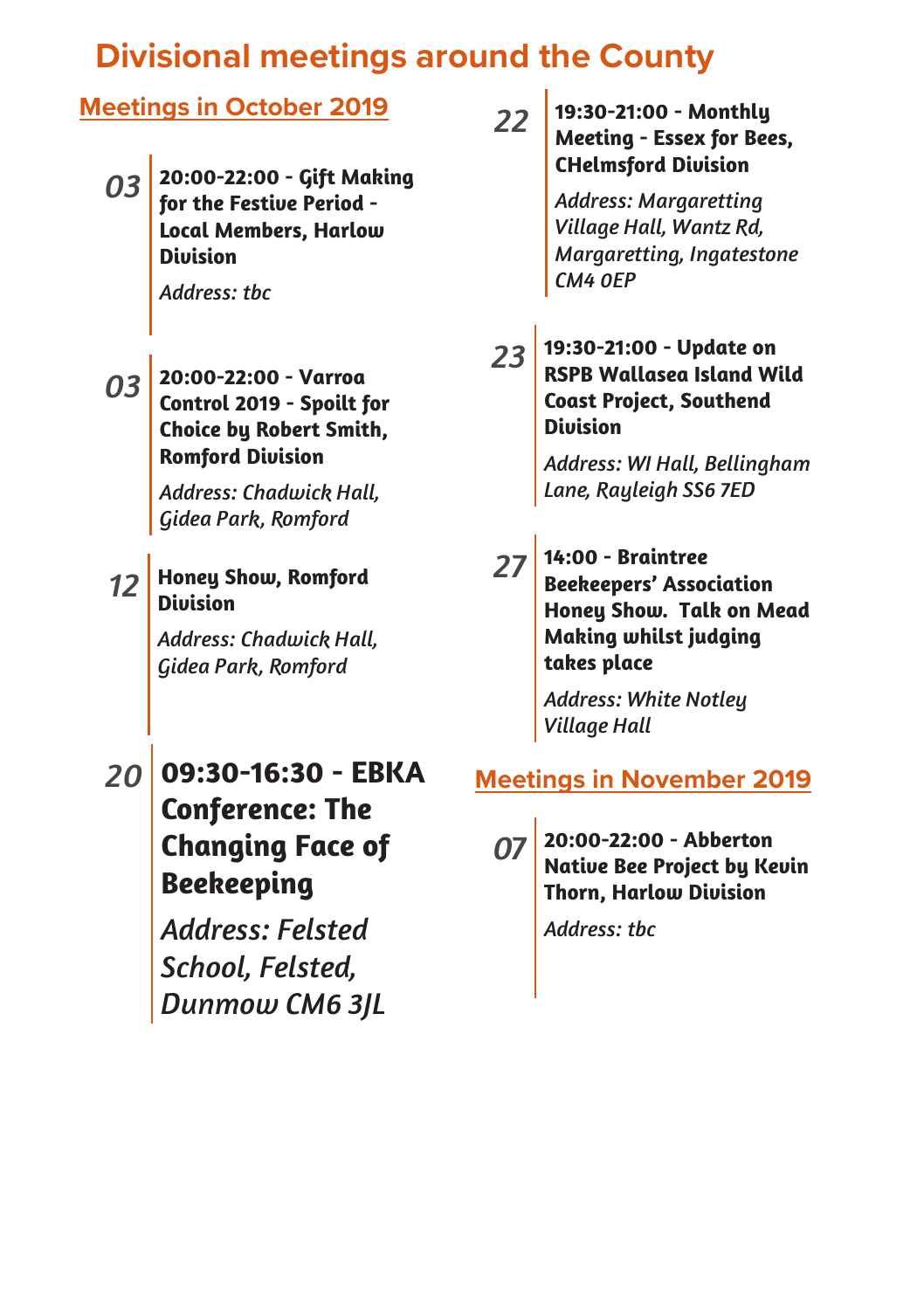#### *07* **20:00-22:00 - Bumblebees, Dr Nikki Gammans, Romford Division**

*Address: Chadwick Hall, Gidea Park, Romford*

#### *19* **19:30-21:00 - CBK Monthly Meeting - making soap, Chelmsford Division**

*Address: Margaretting Village Hall, Wantz Rd, Margaretting, Ingatestone CM4 0EP*

*22* **19:30-21:30 - Christmas Social, Saffron Walden** 

*Address: The Three* 

*Horseshoes, Duton Hill, CM6* 

**Division**

#### *27* **19:30-21:30 - AGM and Fun Quiz, Southend Division**

*Address: WI Hall, Bellingham Lane, Rayleigh SS6 7ED*

*29* **20:00 - The Asian Hornet, Andrew Durham, Braintree Division**

> *Address: White Notley Village Hall*

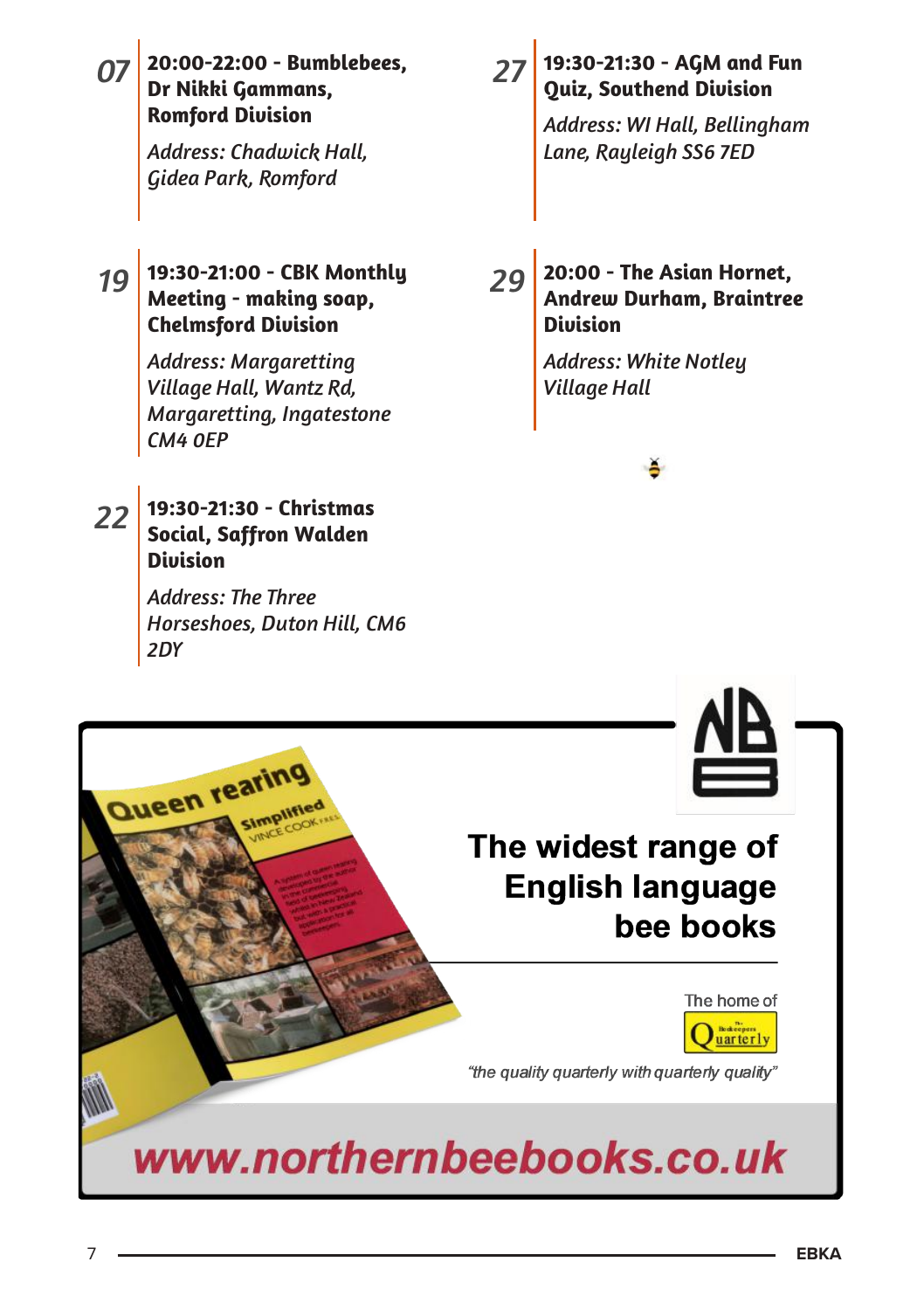## **EBKA annual honey show results 7th September 2019**

## **Orsett Showground, Thurrock**

| <b>Class</b> | <b>Description</b>                               | <b>Position</b> | <b>Division</b><br><b>Winner</b><br>Not awarded<br>Romford<br>Roger Honey<br><b>G</b> Furnell<br>Romford |                |  |  |  |
|--------------|--------------------------------------------------|-----------------|----------------------------------------------------------------------------------------------------------|----------------|--|--|--|
|              |                                                  | 1st             |                                                                                                          |                |  |  |  |
| 1            |                                                  | 2 <sub>nd</sub> |                                                                                                          |                |  |  |  |
|              | <b>One section</b>                               | 3rd             |                                                                                                          |                |  |  |  |
|              | of comb                                          | <b>VHC</b>      | Julia Proud                                                                                              | Saffron Walden |  |  |  |
|              | honey (Gift)                                     | <b>HC</b>       | S Freeman                                                                                                | Saffron Walden |  |  |  |
|              |                                                  | $\mathsf{C}$    | <b>Pauline Tidmas</b>                                                                                    | Harlow         |  |  |  |
|              |                                                  | 1st             | Paul Abbott                                                                                              | Southend       |  |  |  |
| 2            | One jar of<br>clear honey                        | 2 <sub>nd</sub> | Elisaveta<br>Stefoni                                                                                     | Romford        |  |  |  |
|              | (Gift)                                           | 3rd             | S Freeman                                                                                                | Saffron Walden |  |  |  |
| 3            | One jar<br>of<br>crystallised<br>honey<br>(Gift) |                 | Not awarded                                                                                              |                |  |  |  |
| 4            | One pair of<br>comb honey<br>sections            | No entries      |                                                                                                          |                |  |  |  |
|              | One                                              | 1st             | Jim Rushbrook                                                                                            | Southend       |  |  |  |
|              | frame of                                         | 2nd             | <b>Nick Holmes</b>                                                                                       | Harlow         |  |  |  |
| 5            | extractable                                      | 3rd             | M J Barke                                                                                                | Harlow         |  |  |  |
|              | honey                                            | <b>VHC</b>      | Pat Allen                                                                                                | Romford        |  |  |  |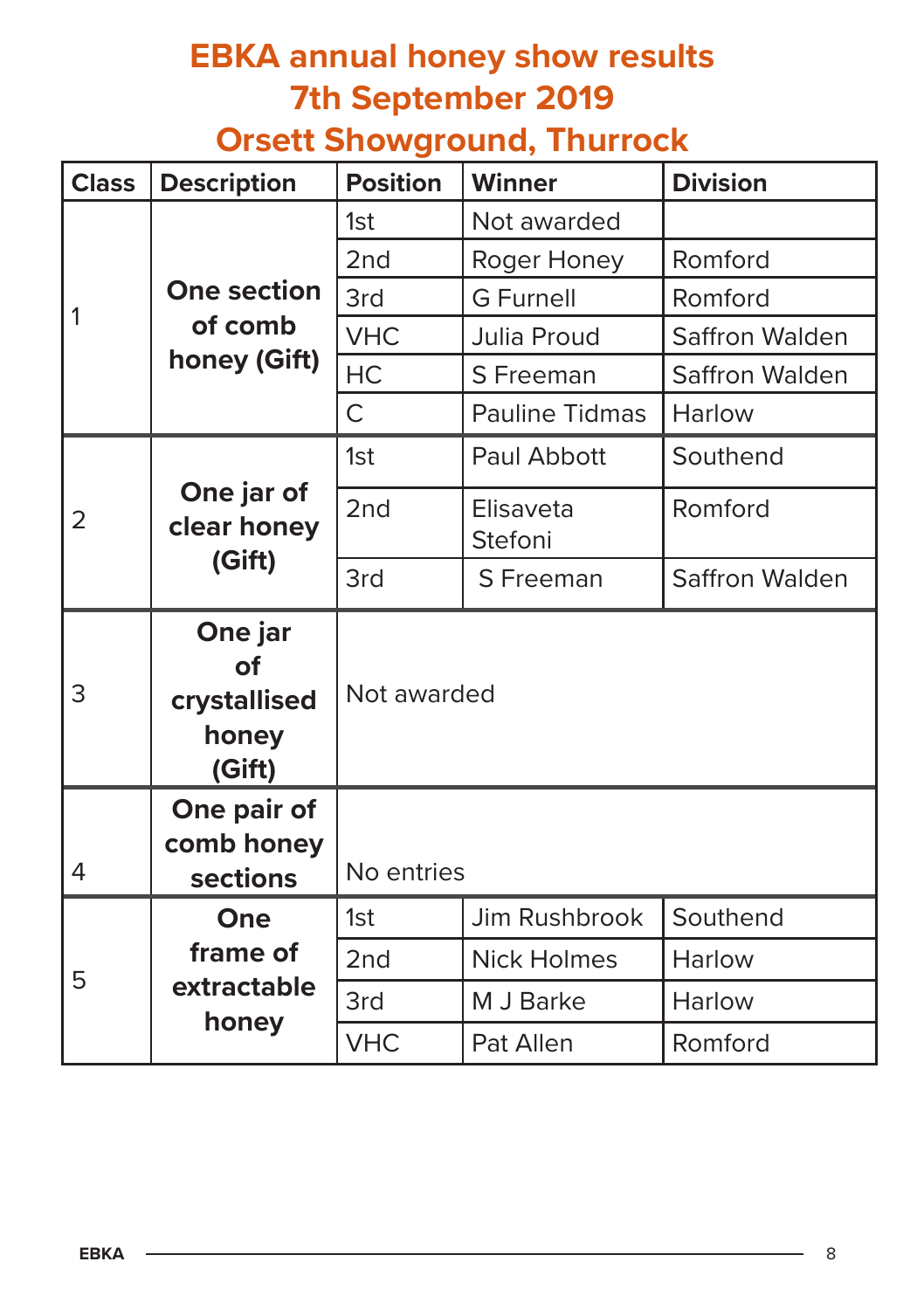| <b>Class</b>    | <b>Description</b>                                | <b>Position</b> | <b>Winner</b>         | <b>Division</b>  |  |
|-----------------|---------------------------------------------------|-----------------|-----------------------|------------------|--|
|                 |                                                   | 1st             | M J Barke             | Harlow           |  |
|                 | Two jars of                                       | 2 <sub>nd</sub> | Roger Honey           | Romford          |  |
| 6               | light clear                                       | 3rd             | Nick Webster          | Chelmsford       |  |
|                 | honey                                             | <b>VHC</b>      | David Tidmas          | Harlow           |  |
|                 |                                                   | HC              | <b>G</b> Furnell      | Romford          |  |
|                 |                                                   | $\mathsf{C}$    | Jim Rushbrook         | Southend         |  |
|                 |                                                   | 1st             | <b>Pauline Tidmas</b> | Harlow           |  |
|                 | Two jars of<br>medium<br>clear<br>honey           | 2nd             | M J Barke             | Harlow           |  |
| $\overline{7}$  |                                                   | 3rd             | <b>Brian Greeland</b> | <b>Braintree</b> |  |
|                 |                                                   | <b>VHC</b>      | <b>G</b> Furnell      | Romford          |  |
|                 |                                                   | HC              | Down Doyland          | Romford          |  |
|                 |                                                   | $\mathsf{C}$    | Linda Yeats           | Saffron Walden   |  |
| 8               | Two jars of<br>dark clear<br>honey                | 1st             | Jim Rushbrook         | Southend         |  |
| 9               | Two jars of<br>crystallised                       | 1st             | Elisaveta<br>Stefoni  | Romford          |  |
|                 | honey,                                            | 2 <sub>nd</sub> |                       |                  |  |
|                 | natural set                                       | 3rd             | Filippo Negri         | Romford          |  |
| 10 <sup>1</sup> | Two jars of<br>crystallised<br>honey,<br>soft set | No entries      |                       |                  |  |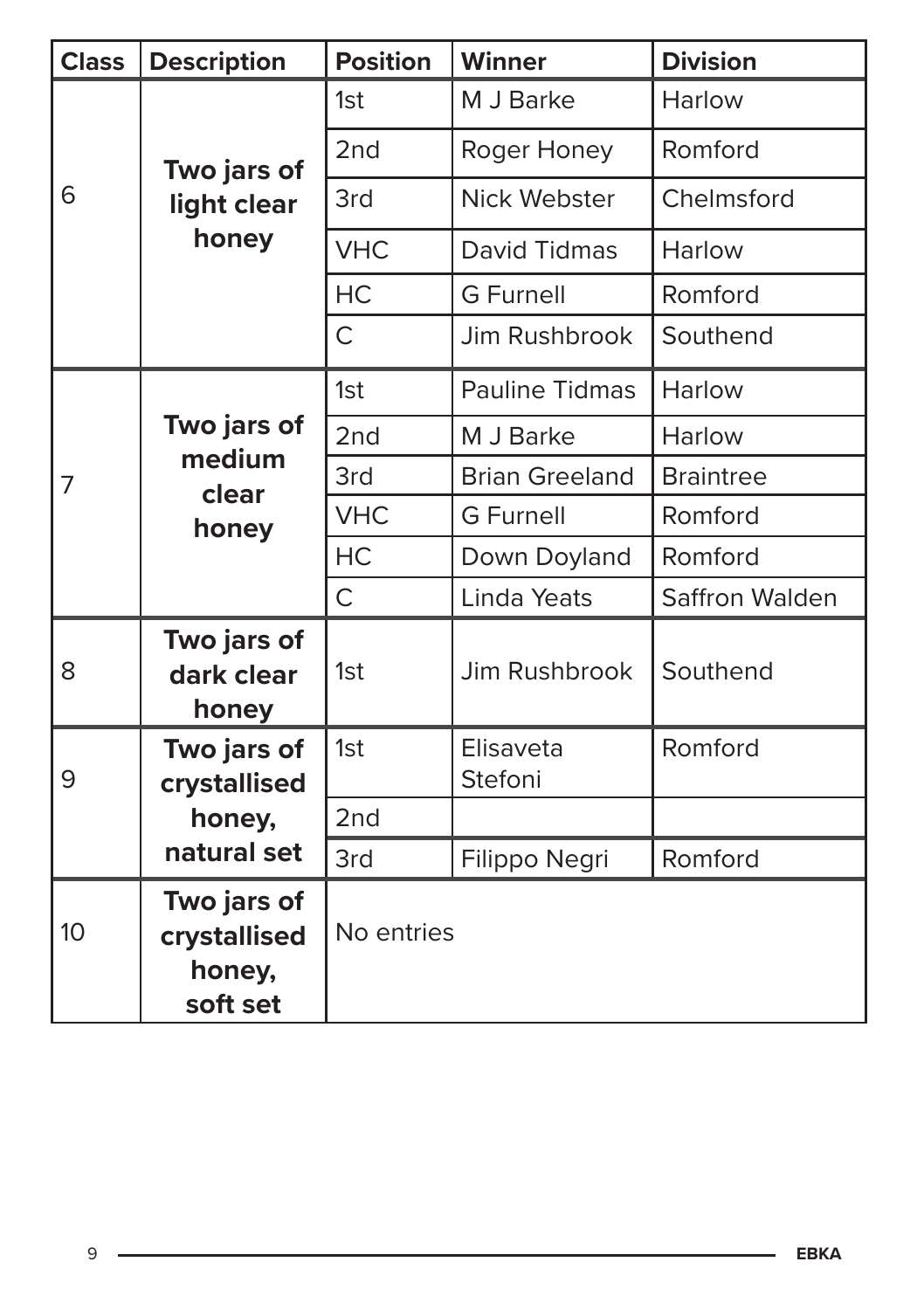| <b>Class</b>    | <b>Description</b>          | <b>Position</b> | Winner                 | <b>Division</b>  |  |  |  |  |  |
|-----------------|-----------------------------|-----------------|------------------------|------------------|--|--|--|--|--|
|                 | <b>One plastic</b>          | 1st             | Jim McNeil             | Romford          |  |  |  |  |  |
| 11a             | container of<br>of cut comb | 2 <sub>nd</sub> | Pam Hughes             | Chelmsford       |  |  |  |  |  |
|                 | honey,                      | 3rd             | Jan French             | <b>Braintree</b> |  |  |  |  |  |
|                 | not set or                  |                 |                        |                  |  |  |  |  |  |
|                 | crystallised                |                 |                        |                  |  |  |  |  |  |
|                 | One plastic                 |                 |                        |                  |  |  |  |  |  |
| 11 <sub>b</sub> | container of                | No awards       |                        |                  |  |  |  |  |  |
|                 | crystallised<br>cut comb    |                 |                        |                  |  |  |  |  |  |
|                 | honey                       |                 |                        |                  |  |  |  |  |  |
| 12              | Two jars of                 | 1st             | Filippo Negri          | Romford          |  |  |  |  |  |
|                 | chunk honey                 |                 |                        |                  |  |  |  |  |  |
|                 |                             | 1st             | M J Barke              | Harlow           |  |  |  |  |  |
|                 | One cake of                 | 2 <sub>nd</sub> | <b>G</b> Furnell       | Romford          |  |  |  |  |  |
|                 | beeswax                     | 3rd             | <b>Carol Stapleton</b> | Southend         |  |  |  |  |  |
| 13              | 425gm -<br>482gm            | <b>VHC</b>      | Lorna Pattle           | Romford          |  |  |  |  |  |
|                 | 25mm                        | HC              |                        |                  |  |  |  |  |  |
|                 | minimum                     | $\overline{C}$  | <b>Nick</b>            | Romford          |  |  |  |  |  |
|                 | thickness                   |                 | Messenger              |                  |  |  |  |  |  |
|                 |                             |                 | Jan French             | <b>Braintree</b> |  |  |  |  |  |
|                 | <b>One bottle</b>           | 1st             | Paul G Wiltshire       | Romford          |  |  |  |  |  |
| 14              | of                          | 2 <sub>nd</sub> | Paul Abbott            | Southend         |  |  |  |  |  |
|                 | sweet mead                  |                 |                        |                  |  |  |  |  |  |
| 15              | One bottle                  | 1st             | Paul Abbott            | Southend         |  |  |  |  |  |
|                 | of                          | 2 <sub>nd</sub> | Filippo Negri          | Romford          |  |  |  |  |  |
|                 | dry mead                    | 3rd             | M J Barke              | Harlow           |  |  |  |  |  |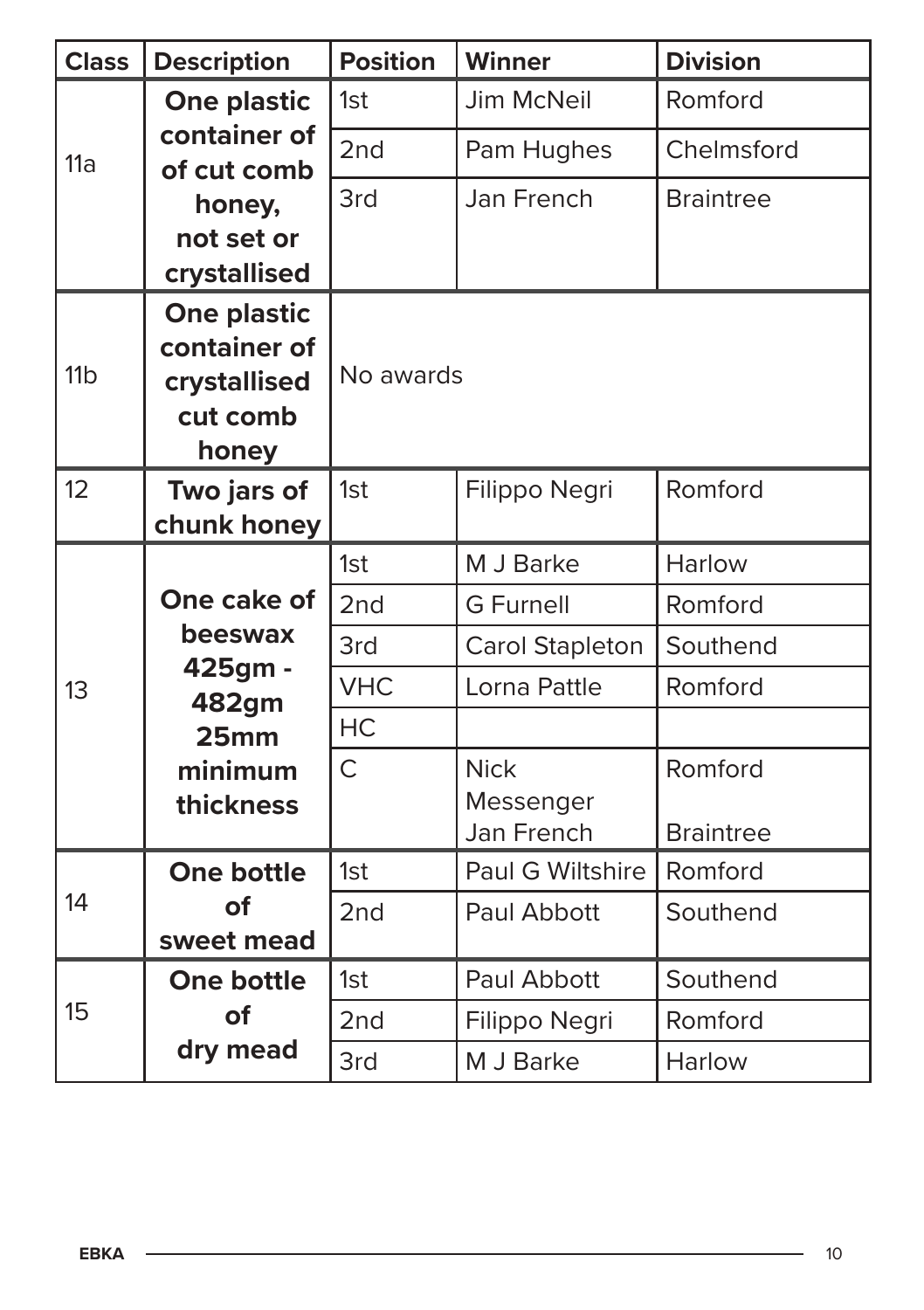| <b>Class</b> | <b>Description</b>                                              | <b>Position</b> | <b>Winner</b>                                                         | <b>Division</b>  |  |  |
|--------------|-----------------------------------------------------------------|-----------------|-----------------------------------------------------------------------|------------------|--|--|
|              | Two jars of                                                     | 1st             | Roger Honey                                                           | Romford          |  |  |
| 16           | light clear<br>honey                                            | 2nd             |                                                                       |                  |  |  |
|              | (less than<br>five years)                                       | 3rd             | Mike Worboys                                                          | Chelmsford       |  |  |
| 17           | Two jars of<br>medium<br>clear<br>honey                         | 1st             | <b>David Andrews</b><br>(Friends of<br>Cressing<br>Temple Barns)      | <b>Braintree</b> |  |  |
|              | (less than                                                      | 2 <sub>nd</sub> |                                                                       |                  |  |  |
|              | five years)                                                     | 3rd             | <b>Carol Sissons</b>                                                  | Harlow           |  |  |
| 18           | Two jars of<br>dark clear<br>honey<br>(less than<br>five years) | No entries      |                                                                       |                  |  |  |
|              |                                                                 | 1st             | Paul G Wiltshire                                                      | Romford          |  |  |
|              | <b>Novice class.</b><br>Two jars of                             | 2 <sub>nd</sub> | Michael<br><b>Madders</b><br>(Friends of<br>Cressing<br>Temple Barns) | <b>Braintree</b> |  |  |
| 19           | clear honey,<br>any colour                                      | 3rd             | <b>Sheila</b><br>Rushbrook                                            | Southend         |  |  |
|              |                                                                 | <b>VHC</b>      | Jean Gill                                                             | <b>Braintree</b> |  |  |
|              |                                                                 | <b>HC</b>       | Paul Davis-<br>Moull                                                  | Saffron Walden   |  |  |
|              |                                                                 | $\overline{C}$  | Joyce Wells                                                           | <b>Braintree</b> |  |  |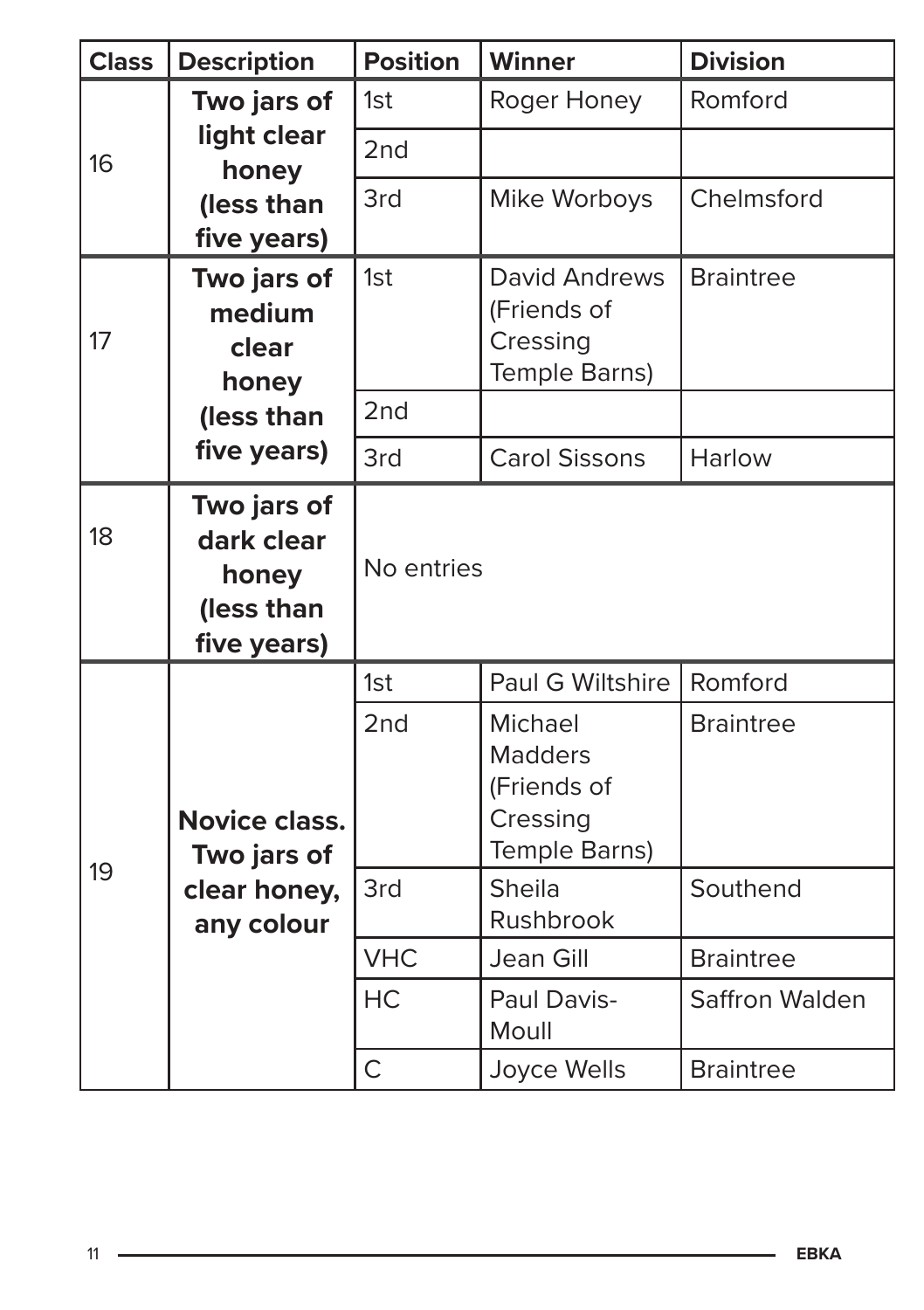| <b>Class</b>                                          | <b>Description</b>                                                                      | <b>Position</b> | <b>Winner</b>                                                             | <b>Division</b>    |
|-------------------------------------------------------|-----------------------------------------------------------------------------------------|-----------------|---------------------------------------------------------------------------|--------------------|
| 20                                                    | <b>Novice class.</b><br>Two jars of<br>crystallised<br>honey,<br>natural<br>or soft set | 1st             | S L Green                                                                 | Saffron Walden     |
| <b>Novice class.</b><br>One cake of<br>21<br>beeswax, |                                                                                         | 1st             | <b>Michael Madders</b><br>(Friends of<br><b>Cressing Temple</b><br>Barns) | <b>Braintree</b>   |
|                                                       | 99gm -                                                                                  | 2 <sub>nd</sub> |                                                                           |                    |
|                                                       | <b>128gm</b>                                                                            | 3rd             |                                                                           |                    |
|                                                       |                                                                                         | <b>VHC</b>      | <b>Carol Sissons</b>                                                      | Harlow             |
|                                                       | One honey                                                                               | 1st             | M J Barke                                                                 | Harlow             |
|                                                       |                                                                                         | 2nd             | Susan<br>Richardson                                                       | Romford            |
| 22                                                    |                                                                                         | 3rd             | Julia Proud                                                               | Saffron Walden     |
|                                                       | fruit cake                                                                              | <b>VHC</b>      | Nick Messenger                                                            | Romford            |
|                                                       |                                                                                         | <b>HC</b>       | Zoe Bridges                                                               | Maldon &<br>Dengie |
|                                                       |                                                                                         | $\overline{C}$  | Paul Davis-Moull                                                          | Saffron Walden     |
|                                                       |                                                                                         | 1st             | Millwards School                                                          | Harlow             |
|                                                       |                                                                                         | 2 <sub>nd</sub> | <b>Susan Andrews</b>                                                      | Romford            |
| 23                                                    | <b>Six honey</b>                                                                        | 3rd             | Julia Proud                                                               | Saffron Walden     |
|                                                       | nut cookies                                                                             | <b>VHC</b>      | Lorna Pattle                                                              | Romford            |
|                                                       |                                                                                         | <b>HC</b>       | Julie<br>Mugglestone                                                      | Romford            |
|                                                       |                                                                                         | $\overline{C}$  | Roger Honey                                                               | Romford            |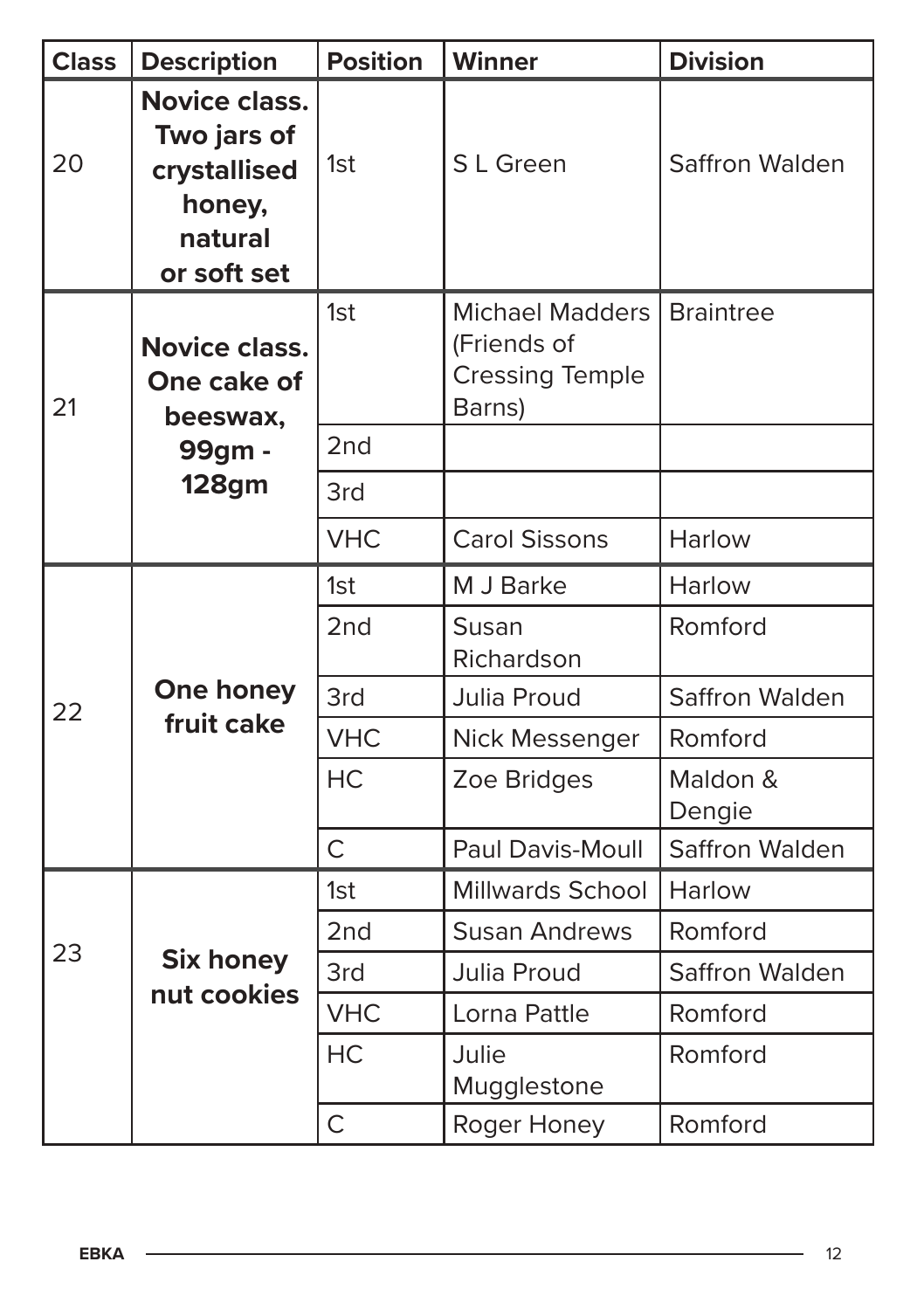| <b>Class</b>        | <b>Description</b>                              | <b>Position</b> | <b>Winner</b>              | <b>Division</b> |  |  |  |
|---------------------|-------------------------------------------------|-----------------|----------------------------|-----------------|--|--|--|
|                     |                                                 | 1st             | M J Barke                  | Harlow          |  |  |  |
|                     | One honey                                       | 2nd             | <b>Helen Hardwicke</b>     | Chelmsford      |  |  |  |
| 24                  | sandwich                                        | 3rd             | S R H Barke                | Harlow          |  |  |  |
|                     |                                                 | <b>VHC</b>      | Linda Yeats                | Saffron Walden  |  |  |  |
|                     |                                                 | <b>HC</b>       | Alan Sanford               | Romford         |  |  |  |
|                     |                                                 | $\mathsf{C}$    | Paul Davis-Moull           | Saffron Walden  |  |  |  |
| <b>Four apricot</b> |                                                 | 1st             | <b>Sheila</b><br>Rushbrook | Southend        |  |  |  |
| 25                  | and                                             | 2 <sub>nd</sub> | Nick Messenger             | Romford         |  |  |  |
|                     | honey<br>scones                                 | 3rd             | Linda Yeats                | Saffron Walden  |  |  |  |
|                     |                                                 | <b>VHC</b>      | M J Barke                  | Harlow          |  |  |  |
|                     |                                                 | <b>HC</b>       | Lorna Pattle               | Romford         |  |  |  |
| 26                  | <b>Junior class.</b><br>One honey<br>fruit cake |                 | No entries                 |                 |  |  |  |
|                     |                                                 | 1st             |                            |                 |  |  |  |
|                     | Junior class.                                   | 2nd             |                            |                 |  |  |  |
| 27                  | <b>Six honey</b>                                | 3rd             |                            |                 |  |  |  |
|                     | nut cookies                                     | <b>VHC</b>      |                            |                 |  |  |  |
|                     |                                                 | <b>HC</b>       | <b>Daniel Holmes</b>       | Harlow          |  |  |  |
| 28                  | <b>Junior class.</b><br>One honey<br>sandwich   | No entries      |                            |                 |  |  |  |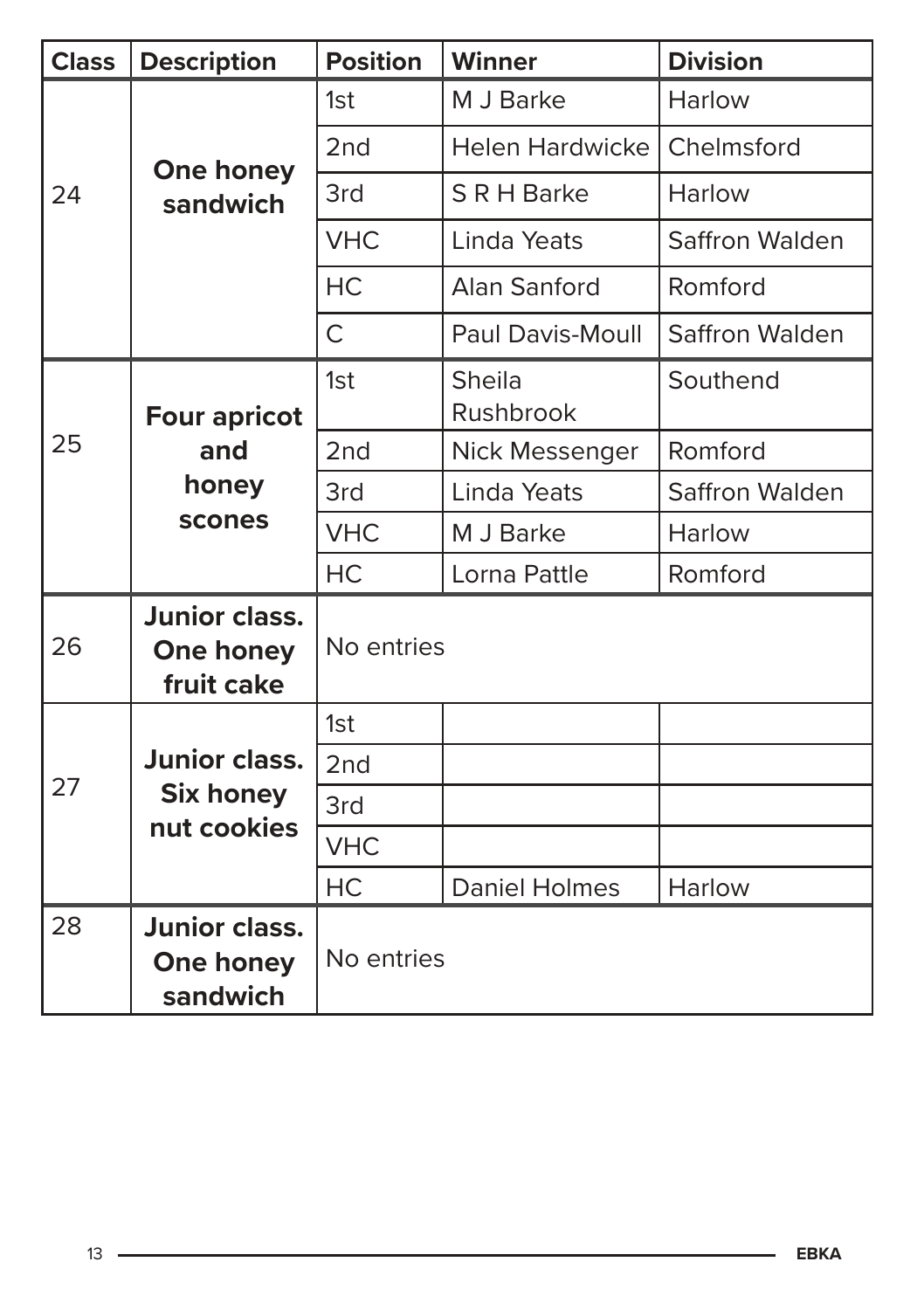| <b>Class</b>      | <b>Description</b>            | <b>Division</b> |                               |                |
|-------------------|-------------------------------|-----------------|-------------------------------|----------------|
|                   |                               | 1st             | Jill Speakman-<br><b>Bell</b> | Romford        |
| 29<br>honey fudge | Six pieces of                 | 2nd             | Lorna Pattle                  | Romford        |
|                   | 3rd                           | S R H Barke     | Harlow                        |                |
|                   |                               | <b>VHC</b>      | Susan<br>Richardson           | Romford        |
|                   |                               | HC              | M J Barke                     | Harlow         |
|                   |                               | 1st             | Lorna Pattle                  | Romford        |
| 30                |                               | 2 <sub>nd</sub> | M J Barke                     | Harlow         |
|                   | Six pieces of<br>honey toffee | 3rd             | Pauline<br>Whitcomb           | Harlow         |
|                   |                               | <b>VHC</b>      | S R H Barke                   | Harlow         |
|                   |                               | <b>HC</b>       | Victoria Conlan               | Harlow         |
|                   |                               | $\overline{C}$  | <b>Susan Andrews</b>          | Romford        |
|                   |                               | 1st             | M J Barke                     | Harlow         |
|                   | One honey                     | 2nd             | S L Green                     | Saffron Walden |
| 31                | and<br>malt                   | 3rd             | Julie<br>Mugglestone          | Romford        |
|                   | wholemeal<br>loaf             | <b>VHC</b>      | S R H Barke                   | Harlow         |
|                   |                               | <b>HC</b>       | Linda Yeats                   | Saffron Walden |
|                   |                               | $\overline{C}$  | Alan Sanford                  | Romford        |
|                   | Junior class.                 | 1st             | <b>Eloise Holt</b>            | Southend       |
| 32                | A poster                      | 2 <sub>nd</sub> | Millwards School              | Harlow         |
|                   | about<br><b>Beekeeping</b>    | 3rd             | Sienna Fletcher               | Romford        |
|                   |                               | <b>VHC</b>      | Ami Webster                   | Chelmsford     |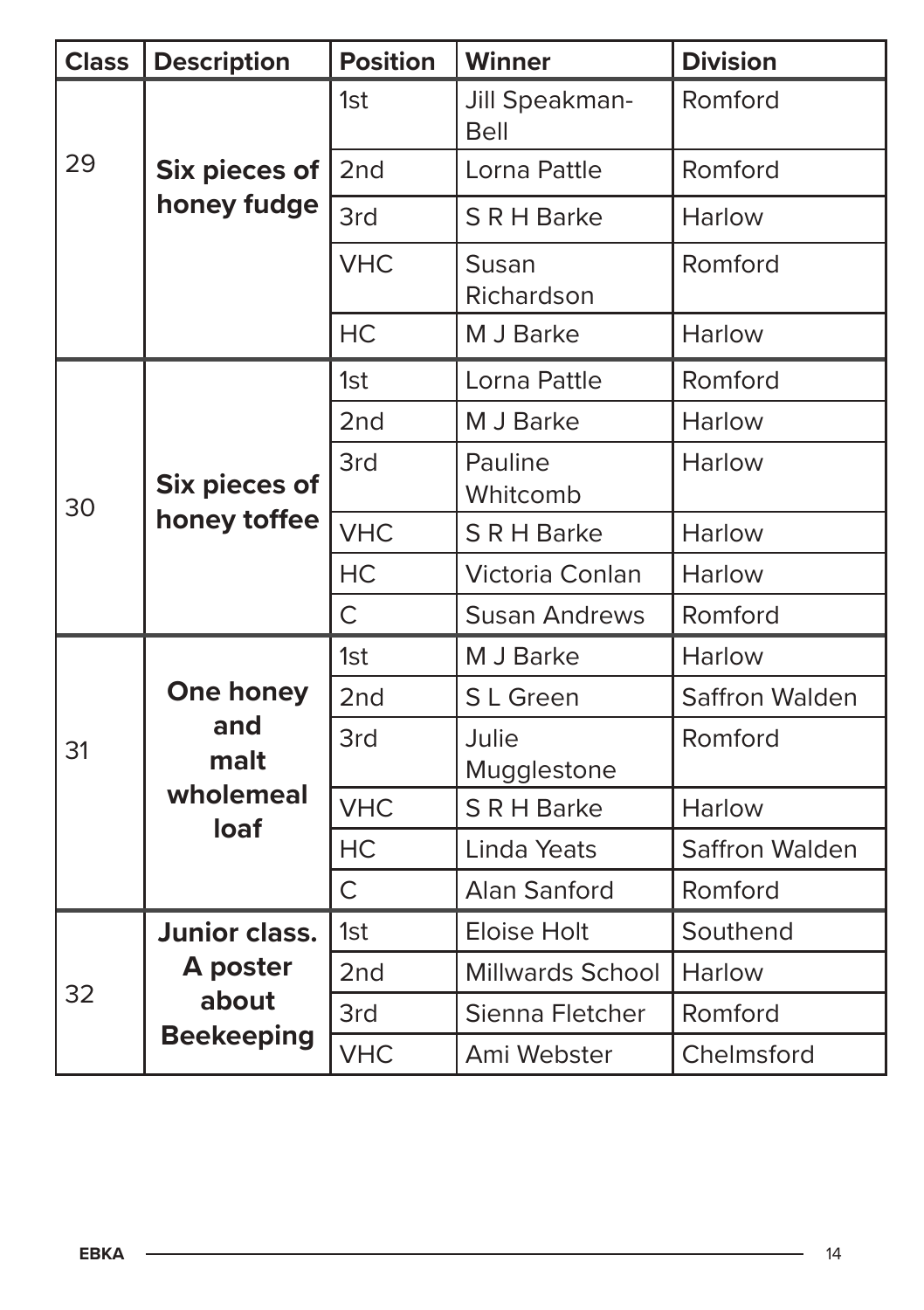| <b>Class</b> | <b>Description</b>                                                                | <b>Position</b> | <b>Winner</b>          | <b>Division</b>  |  |  |  |
|--------------|-----------------------------------------------------------------------------------|-----------------|------------------------|------------------|--|--|--|
| 33           | <b>Divisional</b><br>composite<br>class.<br><b>Minimum</b><br>of three<br>members | No awards       |                        |                  |  |  |  |
| 34           | A decorative<br>display of<br>honey<br>products                                   |                 | No entries             |                  |  |  |  |
|              |                                                                                   | 1st             | <b>Carol Stapleton</b> | Southend         |  |  |  |
|              | A pair of                                                                         | 2 <sub>nd</sub> | S Freeman              | Saffron Walden   |  |  |  |
| 35           | beeswax<br>candles,                                                               | 3rd             | Julia Proud            | Saffron Walden   |  |  |  |
|              | cast in a                                                                         | <b>VHC</b>      | <b>Jim McNeill</b>     | Romford          |  |  |  |
|              | mould                                                                             | HC              | S L Green              | Saffron Walden   |  |  |  |
|              |                                                                                   | $\mathsf{C}$    | Patricia R<br>Rowland  | <b>Braintree</b> |  |  |  |
|              | A pair of                                                                         | 1st             | <b>Jim McNeill</b>     | Romford          |  |  |  |
|              | beeswax                                                                           | 2nd             |                        |                  |  |  |  |
| 36           | candles,                                                                          | 3rd             |                        |                  |  |  |  |
|              | not cast in a<br>mould                                                            | <b>VHC</b>      | Nick Messenger         | Romford          |  |  |  |
|              |                                                                                   | 1st             | Filippo Negri          | Romford          |  |  |  |
|              | <b>A</b> practical                                                                | 2nd             | Roger Honey            | Romford          |  |  |  |
| 37           | invention                                                                         | 3rd             |                        |                  |  |  |  |
|              | related to<br>beekeeping                                                          | <b>VHC</b>      |                        |                  |  |  |  |
|              |                                                                                   | <b>HC</b>       | Jean Gill              | <b>Braintree</b> |  |  |  |
|              |                                                                                   | $\overline{C}$  | Joyce Wells            | <b>Braintree</b> |  |  |  |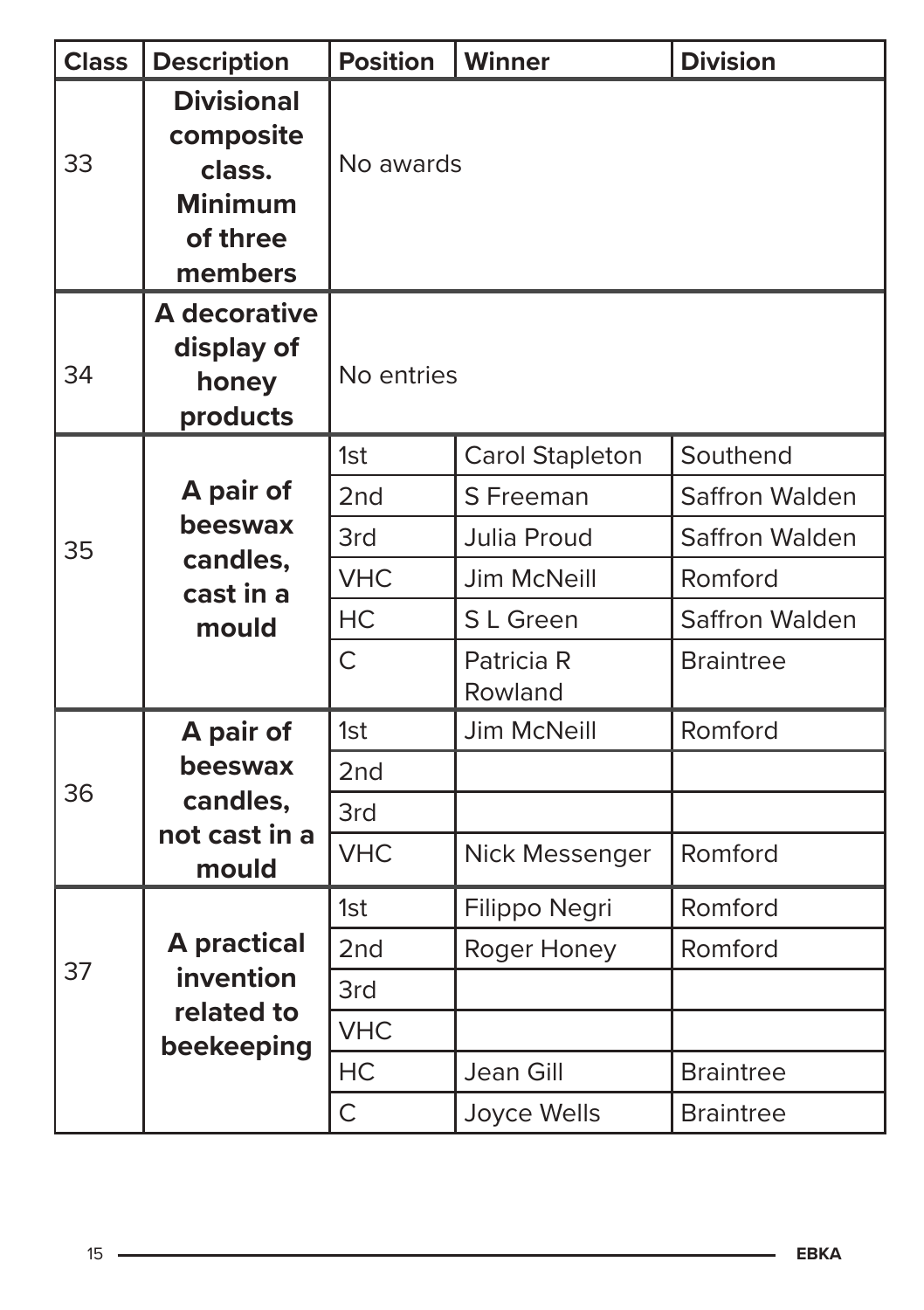| <b>Class</b> | <b>Description</b>                                                                                              | <b>Position</b> | <b>Winner</b>                                            | <b>Division</b>  |  |  |  |
|--------------|-----------------------------------------------------------------------------------------------------------------|-----------------|----------------------------------------------------------|------------------|--|--|--|
|              | <b>Twelve</b>                                                                                                   | 1st             | <b>JIm McNeil</b>                                        | Romford          |  |  |  |
|              | 454gm<br>jars of                                                                                                | 2nd             | <b>Pauline Tidmas</b>                                    | Harlow           |  |  |  |
| 38           | clear honey,                                                                                                    | 3rd             |                                                          |                  |  |  |  |
|              | all one<br>colour,<br>labelled.                                                                                 | <b>VHC</b>      | Roger Honey                                              | Romford          |  |  |  |
| 39           | <b>Twelve</b><br>454gm<br>jars of<br>crystallised<br>or<br>soft set<br>honey,<br>all one<br>colour,<br>labelled |                 | No awards                                                |                  |  |  |  |
| 40           | <b>Junior class.</b><br>One colour<br>photograph<br>related to<br>beekeeping,<br>unmounted                      | No entries      |                                                          |                  |  |  |  |
|              |                                                                                                                 | 1st             | <b>Carol Stapleton</b>                                   | Southend         |  |  |  |
|              | One colour                                                                                                      | 2nd             | V M Wilkinson                                            | Saffron Walden   |  |  |  |
| 41           | photograph<br>related to                                                                                        | 3rd             | Mandie Lohse                                             | Harlow           |  |  |  |
|              | beekeeping,                                                                                                     | <b>VHC</b>      | Paul Abbott                                              | Southend         |  |  |  |
|              | unmounted                                                                                                       | <b>HC</b>       | <b>Michael Madders</b><br>(Friends of<br>Cressing T. B.) | <b>Braintree</b> |  |  |  |
|              |                                                                                                                 | $\overline{C}$  | <b>Nick Holmes</b>                                       | Harlow           |  |  |  |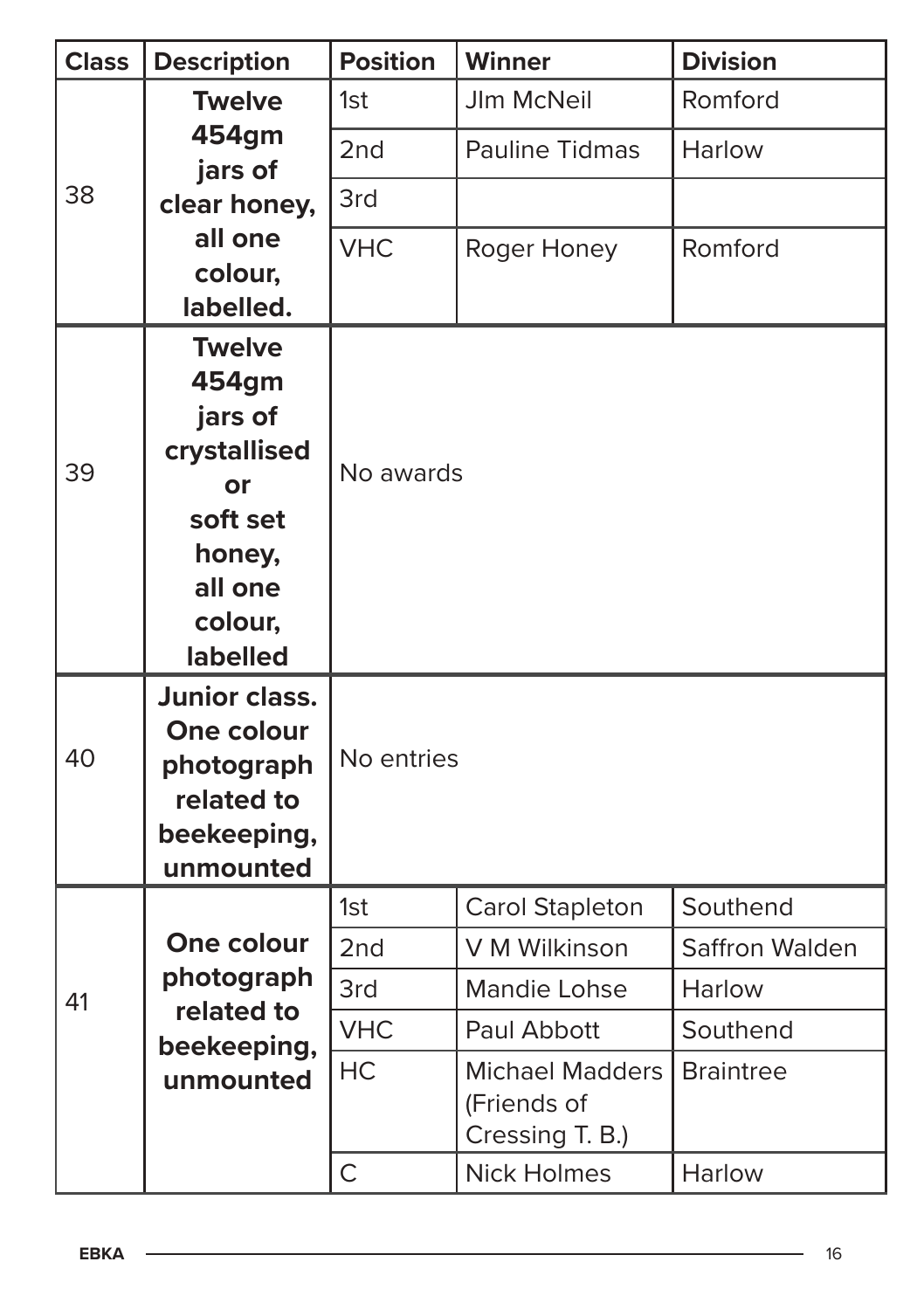| <b>Class</b> | <b>Description</b>                       | <b>Position</b> | <b>Winner</b>        | <b>Division</b>  |
|--------------|------------------------------------------|-----------------|----------------------|------------------|
|              | <b>One bottle</b>                        | 1st             | <b>Garth Milford</b> | Saffron Walden   |
| 42           | of<br>sweet                              | 2nd             |                      |                  |
|              | melomel                                  | 3rd             | M J Barke            | Harlow           |
|              | <b>One bottle</b>                        | 1st             | <b>Garth Milford</b> | Saffron Walden   |
| 43           | of<br>dry melomel                        | 2nd             | M J Barke            | Harlow           |
|              | One bottle                               | 1st             |                      |                  |
| 44           | of sweet                                 | 2 <sub>nd</sub> |                      |                  |
|              | metheglin                                | 3rd             | Filippo Negri        | Romford          |
| 45           | <b>One bottle</b><br>of dry<br>metheglin | 1st             | M J Barke            | Harlow           |
| 46           |                                          | 1st             | Nick Webster         | Chelmsford       |
|              | <b>Honey label</b>                       | 2 <sub>nd</sub> | Joyce Wells          | <b>Braintree</b> |
|              |                                          | 3rd             | <b>Carol Sissons</b> | Harlow           |
|              |                                          | <b>VHC</b>      | M J Barke            | Harlow           |
|              |                                          | HC              | Julia Proud          | Saffron Walden   |
|              |                                          | $\overline{C}$  | Paul Abbott          | Southend         |
|              | Pair of                                  | 1st             |                      |                  |
| 47           | coloured<br>beeswax                      | 2 <sub>nd</sub> |                      |                  |
|              | candles                                  | 3rd             | <b>Jim McNeil</b>    | Romford          |
|              |                                          | 1st             | Joseph Holt          | Southend         |
| 48           | Junior.                                  | 2 <sub>nd</sub> | Luke Ruane           | Southend         |
|              | <b>Two rolled</b><br>beeswax             | 3rd             | Sienna Fletcher      | Romford          |
|              | candles                                  | <b>VHC</b>      | Natasha Ruane        | Southend         |
|              |                                          | HC              | <b>Eloise Holt</b>   | Southend         |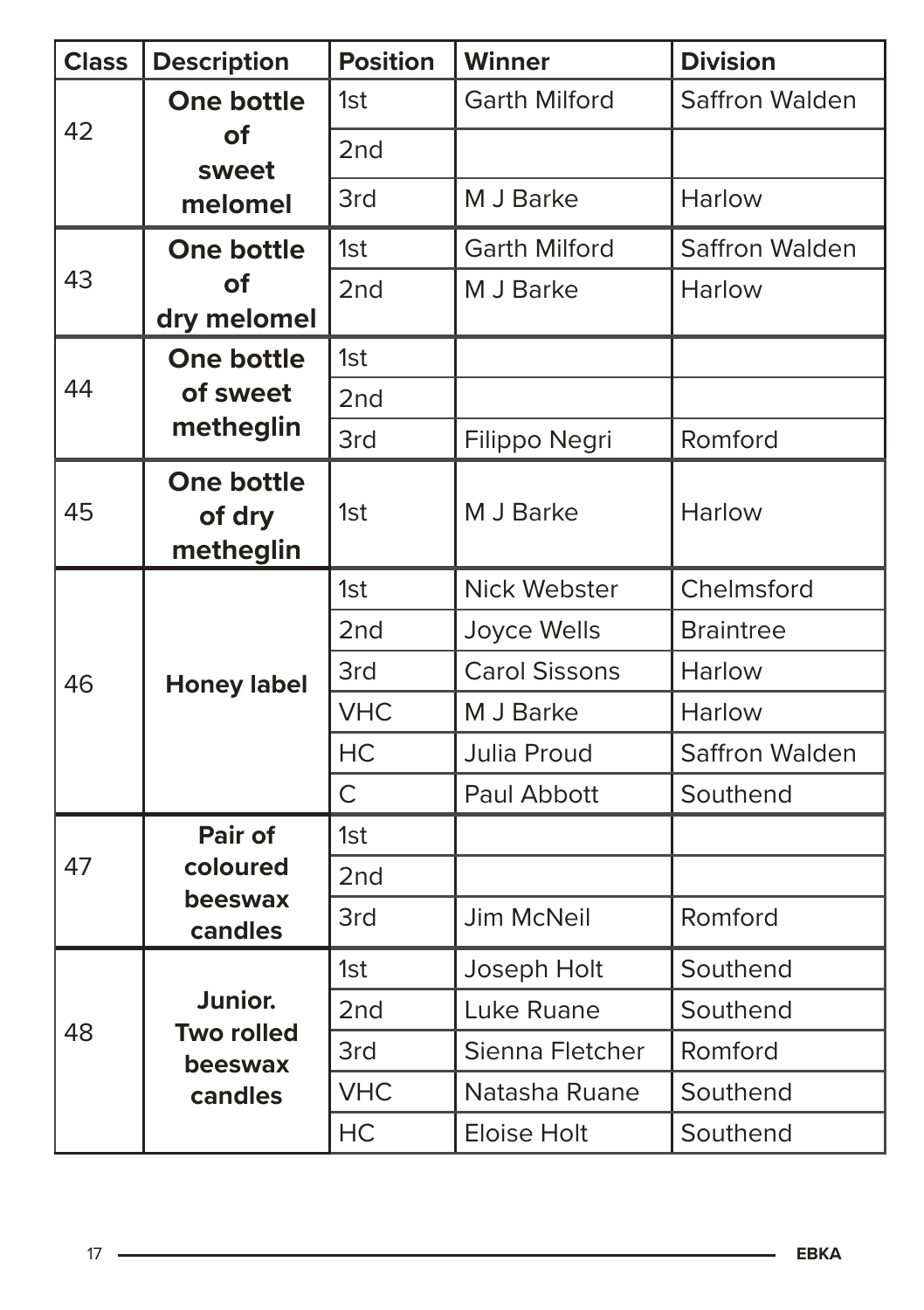| <b>Class</b> | <b>Description</b>       | <b>Position</b> | <b>Winner</b>                                                             | <b>Division</b>  |
|--------------|--------------------------|-----------------|---------------------------------------------------------------------------|------------------|
|              |                          | 1st             | Jan French                                                                | <b>Braintree</b> |
|              |                          | 2 <sub>nd</sub> | Joyce Wells                                                               | <b>Braintree</b> |
| 49           | <b>Beeswax</b><br>polish | 3rd             | <b>Michael Madders</b><br>(Friends of<br><b>Cressing Temple</b><br>Barns) | <b>Braintree</b> |
|              |                          | <b>VHC</b>      | V M Wilkinson                                                             | Saffron Walden   |
|              |                          | <b>HC</b>       | <b>Nick Holmes</b>                                                        | Harlow           |
|              |                          | 1st             | <b>Helen Hardwicke</b>                                                    | Chelmsford       |
| 50           | <b>Vase of</b>           | 2nd             | Julie Dalphinis                                                           | Saffron Walden   |
|              | flowers                  | 3rd             | Pauline Tidmas<br>Harlow                                                  |                  |
|              |                          | <b>VHC</b>      | SRH Barke                                                                 | Harlow           |
| 51           | <b>Divisional</b>        | 1st             | Harlow                                                                    |                  |
|              | garden                   | 2 <sub>nd</sub> | Saffron Walden                                                            |                  |
|              |                          | 1st             | <b>Millwards School</b>                                                   | Harlow           |
| 52           |                          | 2 <sub>nd</sub> | Rosanna Seels                                                             | Romford          |
|              | <b>Needlework</b>        | 3rd             | <b>Pauline Tidmas</b>                                                     | Harlow           |
|              |                          | <b>VHC</b>      | Rose McCarthy                                                             | Romford          |
|              |                          | <b>HC</b>       | Julie Dalphinis                                                           | Saffron Walden   |
|              |                          | Ć               | <b>Susan Andrews</b>                                                      | Romford          |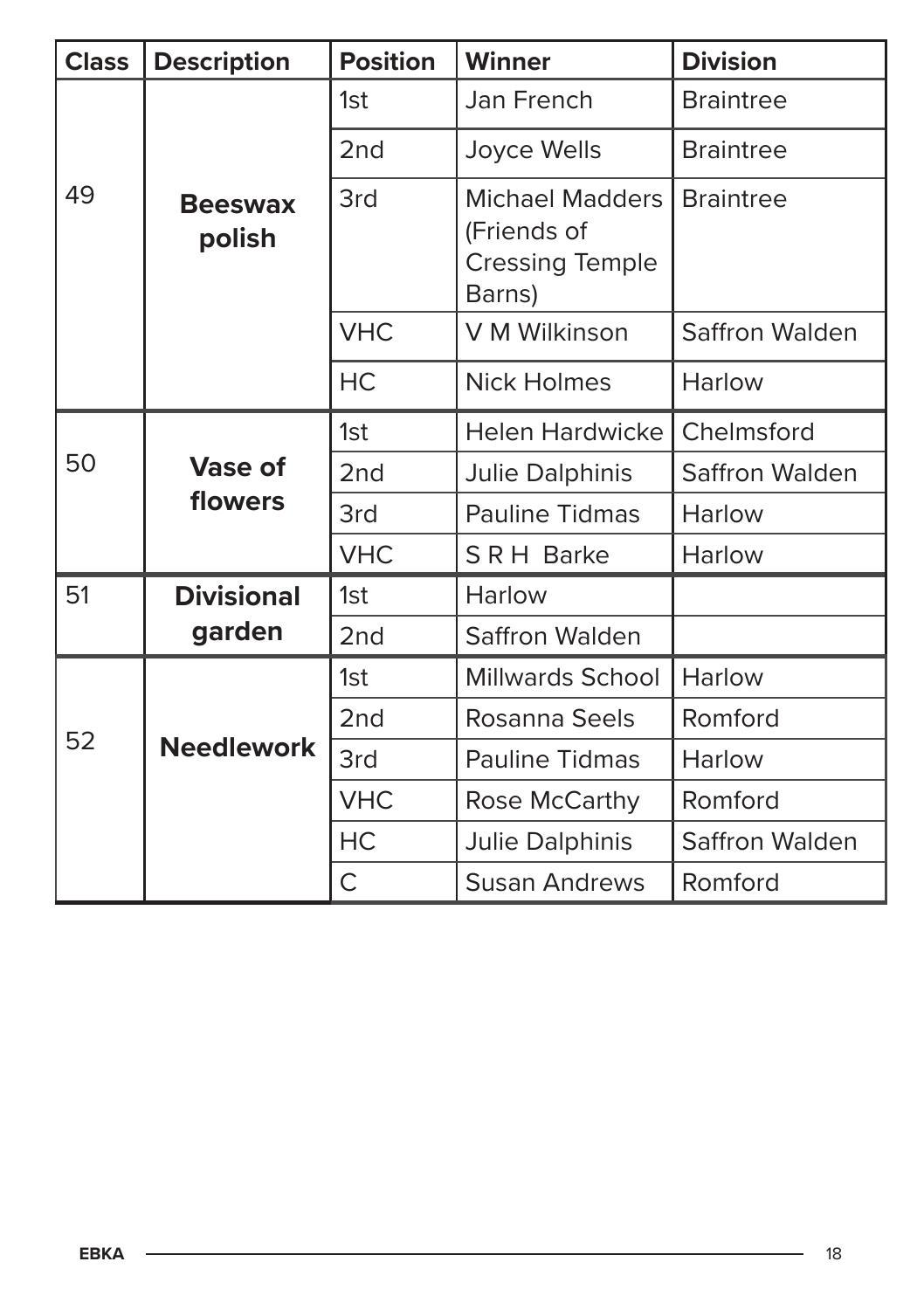**Congratulations to all of the above winners, and to**

## **Filippo Negri, Romford Division,**

### **winner of the BBKA Blue Ribbon for 'BEST IN SHOW'**



**Approved** *N***ational** *B***ee** *S***upplies Stockist and Distributor**

PETER DALBY - PEBADALE APIARIES

For all your beekeeping and apitherapy supplies

**Large Stock held - all year round**

**Competitive prices; any item not stocked to special order**

**37 Cecil Road, Cheshunt, Hertfordshire EN8 8TN**

**Tel: 01992 622645 Email: pebadalebees@btinternet.com**

**Open Mon - Sat** Telephone before calling

(any reasonable time)

CLOSED SUNDAY

Agent for E H Thorne and Northern Bee Books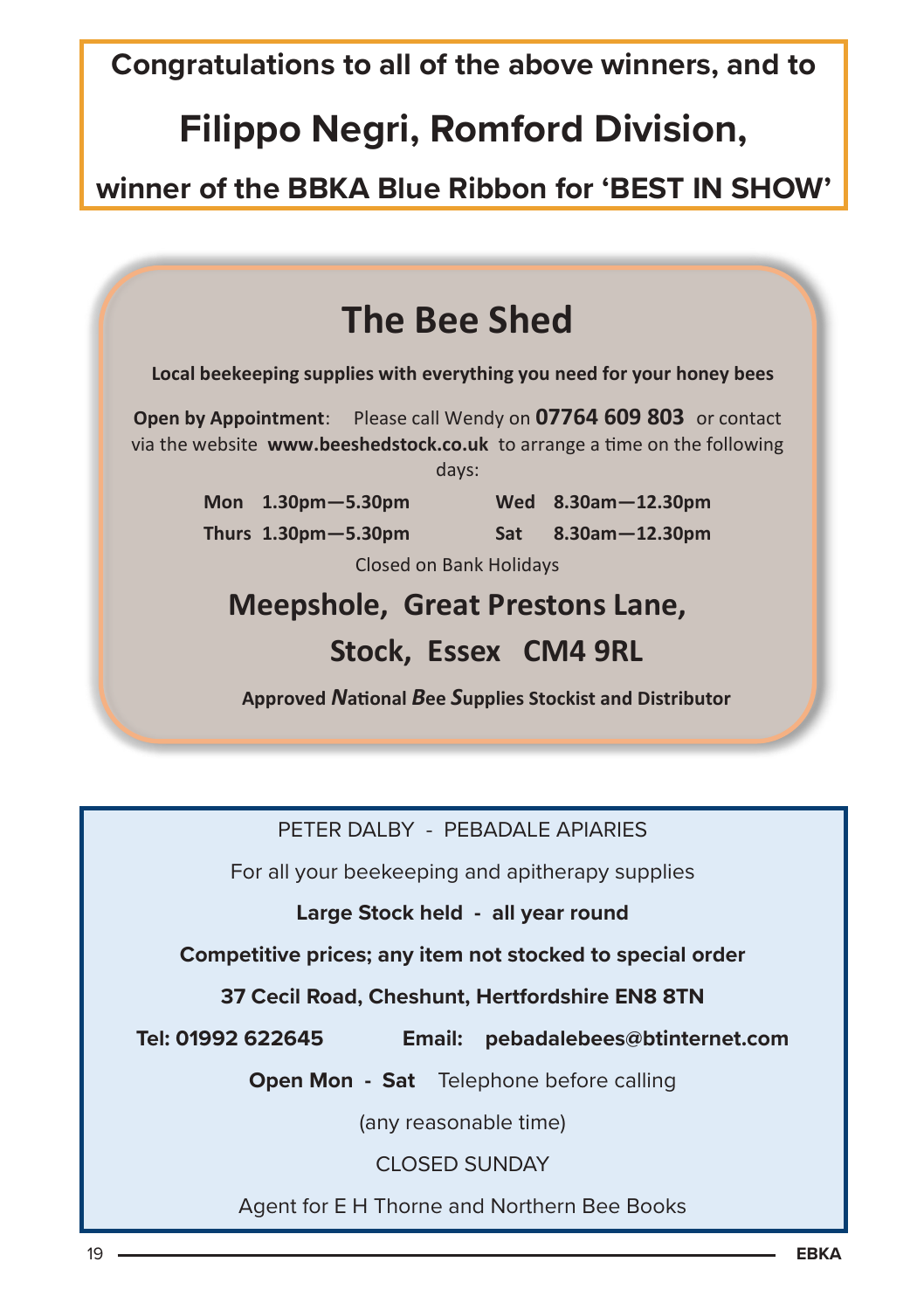| <b>Division</b> | Romford                             |                     |                                                    | Harlow                                    | Harlow                          | Romford                                    | Southend                      | Romford                                                              | Harlow                                                                | Harlow                              | Harlow               |
|-----------------|-------------------------------------|---------------------|----------------------------------------------------|-------------------------------------------|---------------------------------|--------------------------------------------|-------------------------------|----------------------------------------------------------------------|-----------------------------------------------------------------------|-------------------------------------|----------------------|
| Winner          | J McNeill                           | Not awarded         | Not awarded                                        | M J Barke                                 | M J Barke                       | J McNeil                                   | J Rushbrook                   | Romford                                                              | M J Barke                                                             | M J Barke                           | M J Barke            |
| For             | Best container of cut<br>comb honey | Section             | Twelve Jars of crystal-<br>lised or soft set honey | Most points in extracted<br>honey classes | Best honey fruit cake           | Best exhibit of cast and<br>uncast candles | Frame of extractable<br>honey | total number of points in<br>Division gaining highest<br>all classes | Exhibitor gaining highest<br>total number of points in<br>all classes | Most points in all honey<br>classes | Best cake of beeswax |
| Classes         | <b>11A &amp; 11B</b>                | 1 & 4               | 39                                                 | 2, 3, 6, 7, 8,<br>9,10 & 12               | 22 & 26                         | 35 & 36                                    | Γυ                            |                                                                      |                                                                       | $1$ to $12$                         | 13 & 21              |
| Award           | 9Đ<br>Burt Challen<br>Cup           | $\Phi$<br>Cowan Vas | Dearman Cup                                        | Ford Trophy                               | Gup<br>and Knife<br>Horton Cake | Mallinson Cup                              | Ongar Cup                     | President's Cup                                                      | $\Omega$<br>Holmes <sub>Cu</sub>                                      | Tidswell Challenge<br>Bowl          | Jersey Cup           |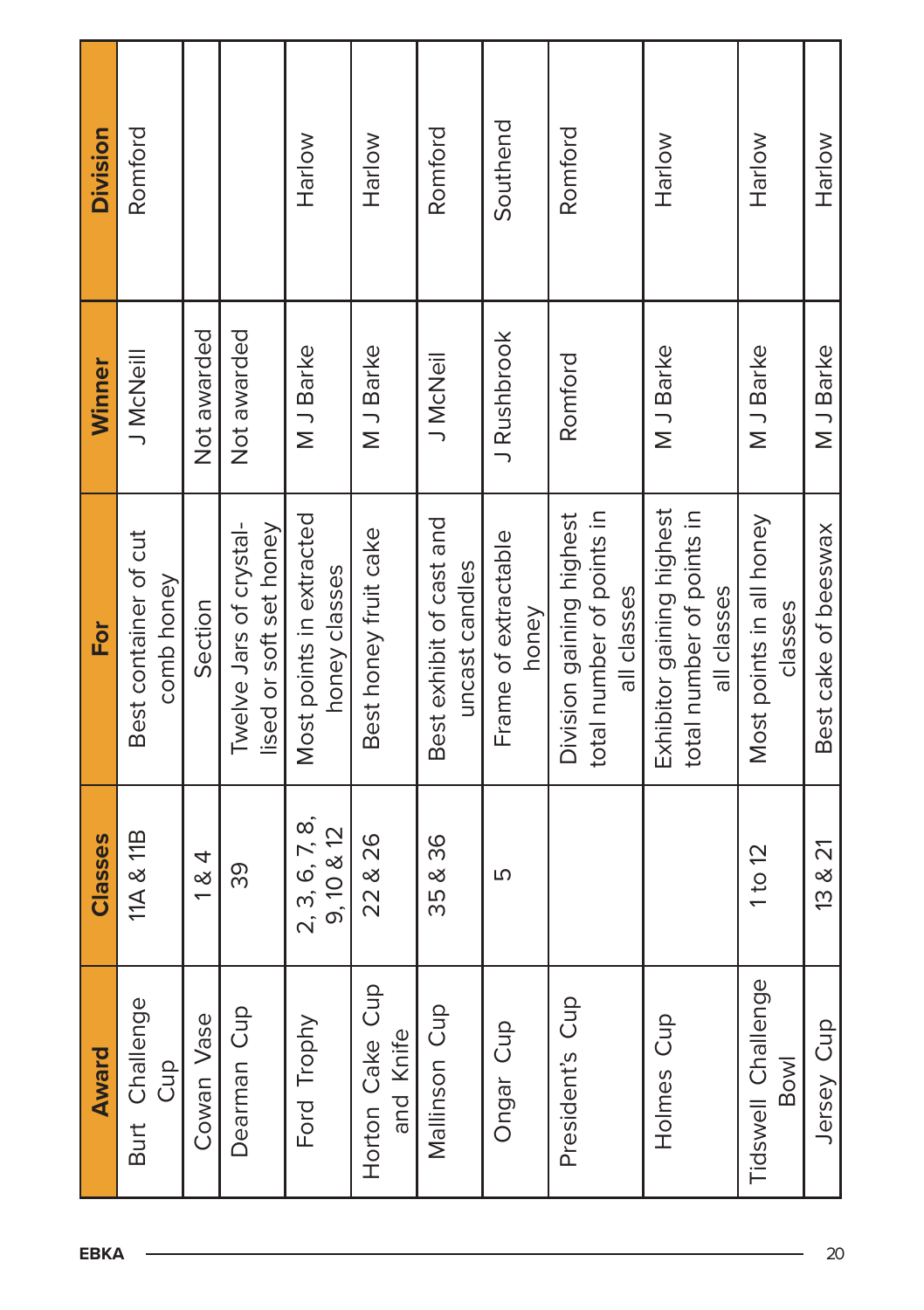| 21   | Award                                       | Classes      | <b>For</b>                                                                           | Winner           | Division         |
|------|---------------------------------------------|--------------|--------------------------------------------------------------------------------------|------------------|------------------|
|      | W.B.C. Cup                                  | 23, 24, & 29 | Biscuits, sandwich and fudge                                                         | M J Barke        | Harlow           |
|      | Devall Award                                | 1 to $41$    | Novice gaining highest total<br>number of points and an<br>award in classes 19 to 21 | <b>M</b> Madders | <b>Braintree</b> |
|      | Essex Chronicle<br>Gup                      | 38           | Twelve jars of clear honey                                                           | J McNeill        | Romford          |
|      | Chelmsford Wine<br>Circle Marconi<br>Trophy | 4            | Best bottle of sweet mead                                                            | P Wiltshire      | Romford          |
|      | Alf Gunn Jubilee<br>Shield                  | 44 & 45      | Best bottle of metheglin                                                             | M J Barke        | Harlow           |
|      | Walden Wine Shield                          | 42 & 43      | Best bottle of melomel                                                               | G Milford        | Saffron Walden   |
|      | G A Taylor Mazer                            | 15           | Best bottle of dry mead                                                              | P Abbott         | Southend         |
|      | Archie Hortor<br>Award                      | 35 & 36      | Most points in candles<br>classes                                                    | J McNeill        | Romford          |
|      | B.B.K.A. Blue Rib-<br>bon                   |              | Best exhibit in the show                                                             | Filippo Negri    | Romford          |
|      | Best Novice                                 | 19, 20 & 21  | Best in the Novice Classes<br>(Honey Show entry ticket)                              | P Wiltshire      | Romford          |
|      | Special Judge's<br>Commendation             | 21           | Novice Wax Block                                                                     | <b>M</b> Madders | Braintree        |
| EBKA |                                             |              |                                                                                      |                  |                  |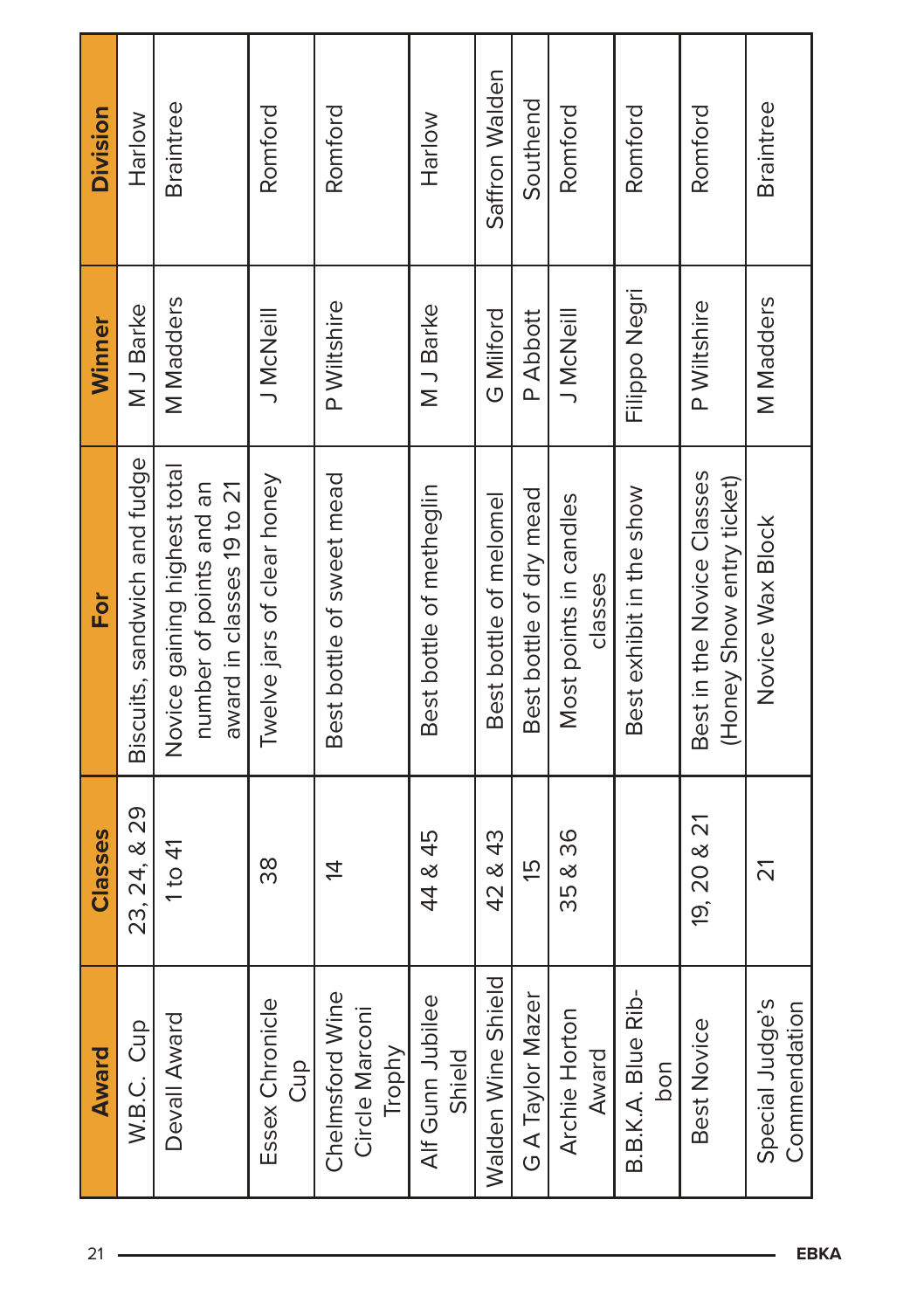#### **EBKA Trustees**

**President** Pat Allen, Hon CLM

**Chair of CEC** Jane Ridler E: jane.ridler@uwclub.net T: 01799 218023

**Gen Secretary** Tony Rand E: secretary@ebka.org

**Treasurer** Paras Shah E: treasurer@ebka.org

**Braintree** Bridget Mudd E: bridget.mudd@yahoo.com

**Chelmsford** Jan Tutton E: cec@chelmsfordbeekeepers.com

**Colchester** Tony Rand E: tony@agewhatage.com

**D.H. & Maldon** Glenn Mayes E: trustee@maldonbeekeepers.org.uk

**Epping Forest** Don McHale E: donaldmchale@gmail.com

**Harlow** Nick Holmes E: wwwcight@gmail.com

**Romford** Paul Wiltshire E: paul.g.wiltshire@btinternet.com

**Saffron Walden** Vanessa Wilkinson E: swaldensec@ebka.org

**Southend** Vernon Amor E: blueboys21@aol.com

**EBKA Exams Secretary** Steph Green E: examsec@ebka.org

**Regional Bee Inspectors**

**Epping Forest and Romford Divisions (excluding Brentwood)**

Peter Folge E: peter.folge@apha.gsi. gov.uk T: 07775-119433

#### **All other Divisions:**

Keith Morgan E: keith.morgan@apha. gsi.gov.uk T: 01485-520838 or 07919-004215

#### **The Essex Beekeeper**

#### **Magazine & Web site**

**Editor**: Robert Silver E: robert.silver@outlook.com T: 07956-487703

**Advertising**: Jean Smye E: jsmye@sky.com

**Mailing Secretary**: Michael Elliott E: michaelelliott55@sky.com

**Web site**: Nick Holmes E: webmaster@ebka.org

#### **Divisional Contacts**

| Braintree            |
|----------------------|
| Chelmsford           |
| <b>Colchester</b>    |
| D.H. & Maldon        |
| <b>Harlow</b>        |
| <b>Epping Forest</b> |
| Romford              |
| Saffron Walden       |
| <b>Southend</b>      |

**Fiona Cutting Colchester** Morag Chase T: 01206-522576 **D.H. & Maldon** Carlie Mayes T: 07979-862952 **Harlow** Nick Holmes T: 07730-735752 **Katy Langley Romford** Sue Richardson T: 07971 957333 **Saffron Walden** Vanessa Wilkinson T: 07747 506000 Pat Holden T: 01702-477592

**Jan French T: 07725 166 609**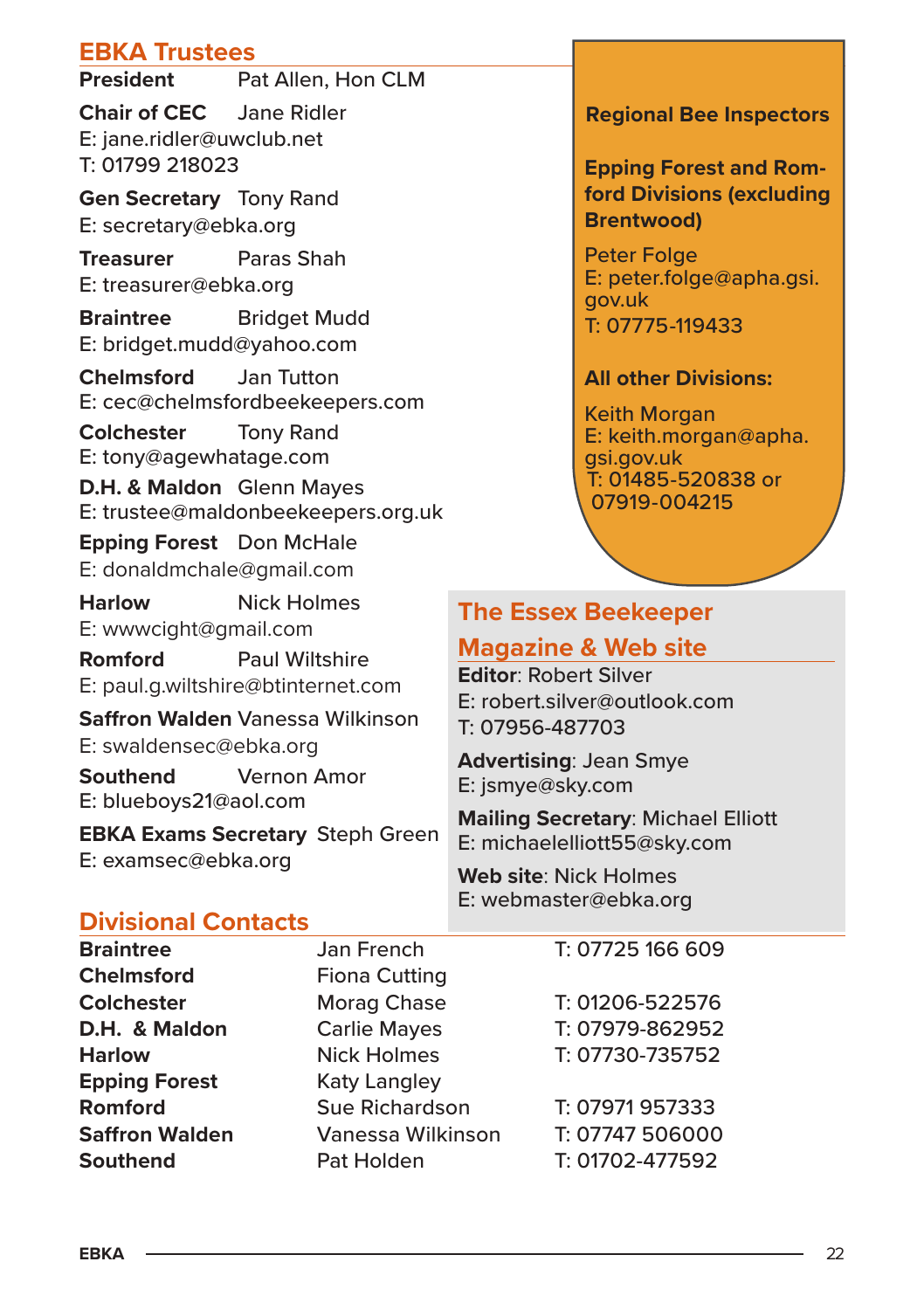## **Don't tell Defra!**

by Lune Valley Beekeepers, via eBees

Under a proposed new law, from 1st January 2020 it will be illegal, in Texas, for anyone to catch and rehouse a swarm of bees unless they:

- have completed an approved 160-hour course in beekeeping and swarm removal.
- carry public liability insurance of £500,000 and employer's liability insurance of £250,000.
- have a licence issued by, or on behalf of, the Texas Department of Agriculture!

#### **Foxgloves - digitalis purpurea** by Somerton & District BKA, via eBees

While on holiday in North Wales recently our vice chairman Eric McLaughlin spotted this interesting article in 'Sibrydion Cymunedol' (Community Whispers), the Parish Magazine of Arthog and several other nearby villages.

Foxgloves are one of the most imposing wildflowers of the summer, with their tall spikes of richly coloured purple flowers standing head and shoulders above the surrounding vegetation. Not only are they beautiful to look at, but they are also perfectly designed

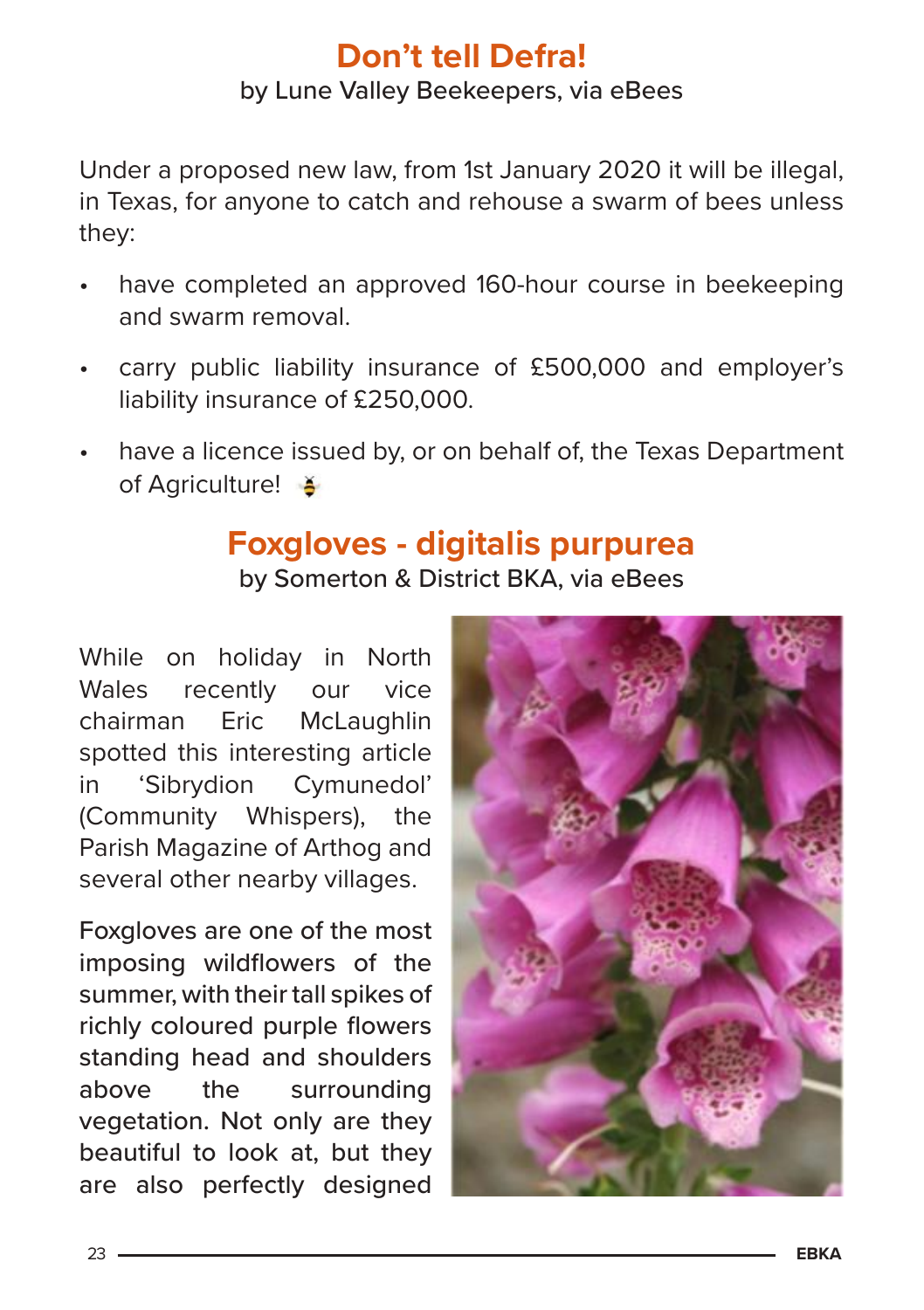to maximise their pollination prospects. The main pollinators of foxgloves are bees, particularly several species of bumble bees, and the plants have developed a few crafty adaptations to try and ensure successful cross-pollination. Firstly, they are tall and therefore highly visible, even when crowded by bracken or tall grasses. They are a vivid purple colour, which is in the colour spectrum highly attractive to bumble bees. The trumpet shaped flowers have broad flat lower petals, which provide a perfect landing strip for the bees. Look closely and you will see a group of spots on the petals, called nectar guides, which act as sort of 'landing lights' for the insects.

Now it gets really clever. It might seem as if bumble bees just randomly buzz around from flower to flower, but they are in fact extremely methodical. They will start off at the lower, older flowers and work their way up to the upper, newer flowers. The lower flowers are 'female' and the upper ones are 'male'. The male flowers being newer are smaller and are a tighter squeeze for the bees, so although the bee is after the nectar, it cannot help but collect pollen at the same time. Then off it flies to the next foxglove, starts at the bottom and inadvertently deposits pollen in the female flower – collects more pollen from the male flower and flies off to repeat the process. So it is a win – win situation all round really. The bee gets its share of tasty nectar, the foxglove gains genetic diversity by being assured of cross-pollination and hey ho! Life goes on. Clever or what?  $\frac{3}{2}$ 

## **Distilling from honey**

via The Ipswich & East Suffolk Beekeepers' Association, eBees

In the distilled spirits world, the name and classification of a spirit is often determined by the type of base sugar used. Brandy is distilled from fruit, rum from molasses, tequila from agave, and whiskey from a mixture of corn, rye, wheat and barley. However, what do you call a spirit distilled from honey? And, did you know there was even such a thing?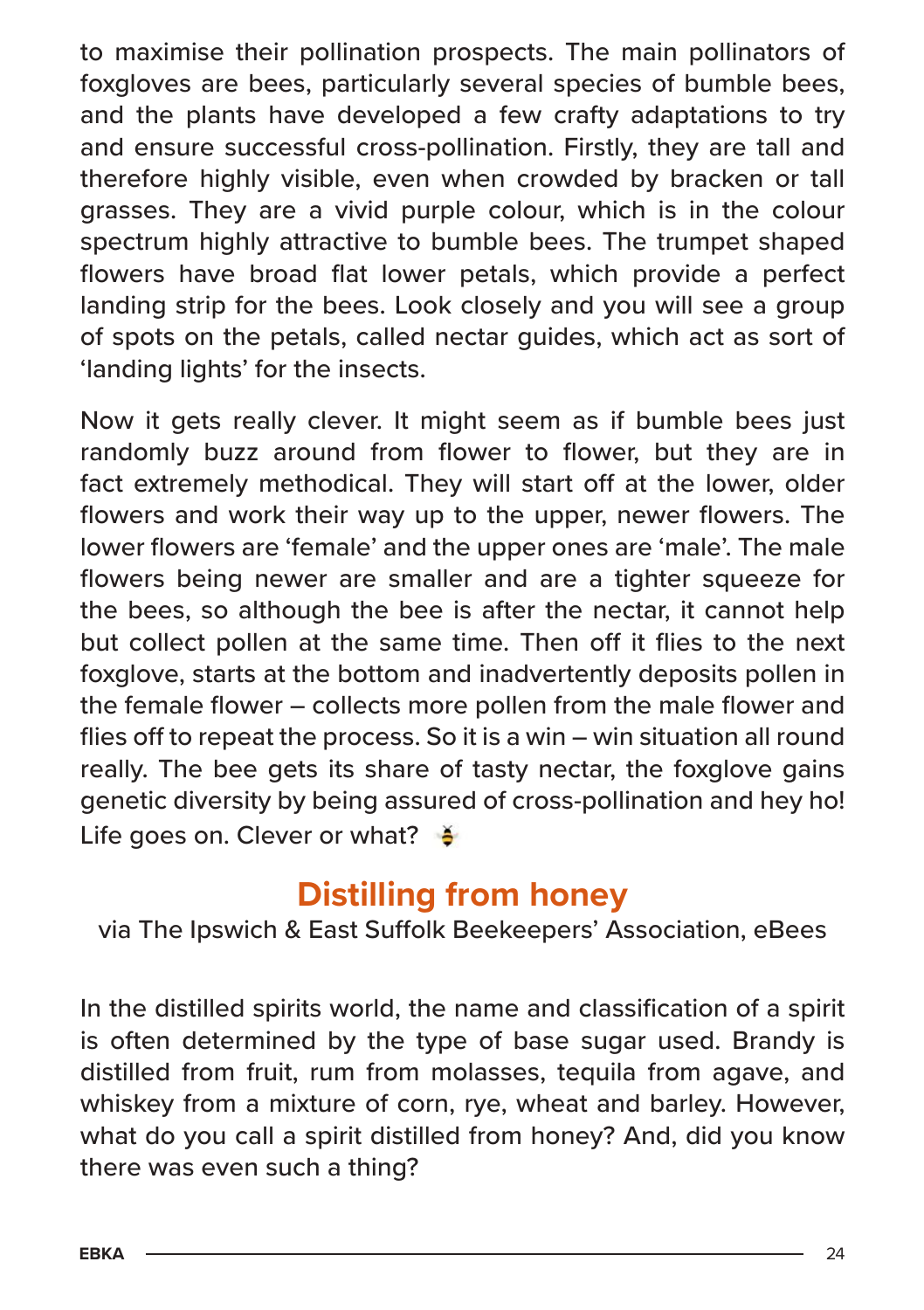There is, and craft distillers throughout the United States are distilling honey to create unique spirits with exceptional aromatic and flavour notes. In fact, the National Honey Board (NHB) conducted its first Honey Spirits Competition in 2018 and received nearly 30 entries into the "distilled with honey" category.

One of the most popular distillers using honey in this manner is Caledonia Spirits. Based in Hardwick, Vermont, Caledonia's Barr Hill Vodka is distilled 100% from honey, giving the spirit a floral depth that smells and tastes like the wildflower fields the honey bees forage for nectar. Spirits distilled from honey tend to take on the characteristics of the honey used.

However, honey spirits are not sweet. The fermentation process scrubs out most of the sweetness in honey, resulting in an intensely aromatic and nuanced-flavoured product. For example, if a spirit maker distills from orange blossom honey, the spirit most likely will take on a citrusy, crisp flavour. If a spirit is distilled from Tupelo honey, it will carry very aromatic notes with a subtle floral flavour.

Through varietals of honey, different strains of yeast and various distilling processes, distillers can craft a totally unique spirit that, to date, has defied classification in the spirits industry. The growing popularity of spirits distilled 100% from honey has spurred a few craft distillers to collaborate on a definition and classification of spirits distilled from honey. Although efforts are preliminary, the NHB is excited about the potential for distilled-from-honey spirits to get the recognition they deserve.  $\blacktriangle$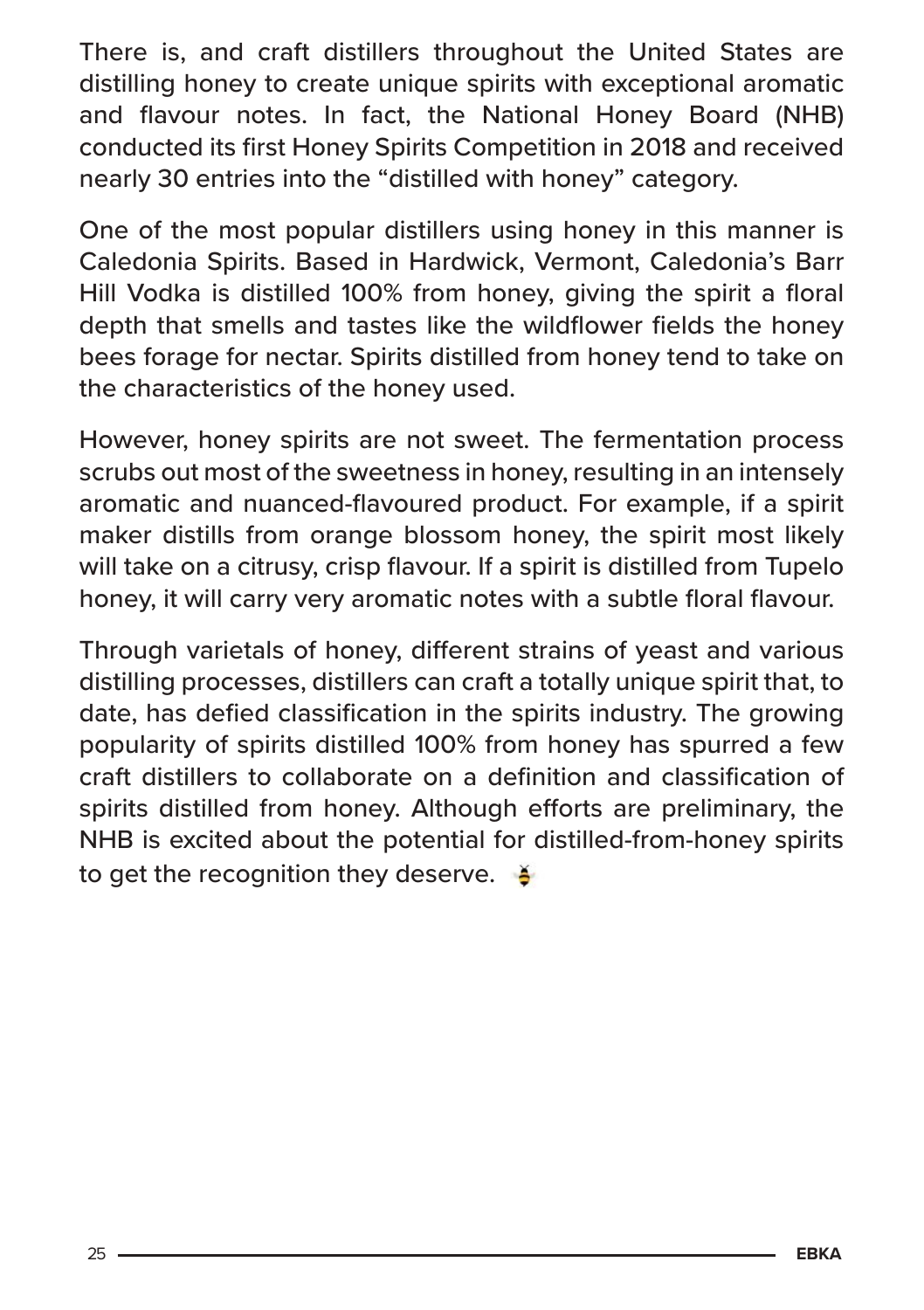### **Cleaning beeswax** via Douglas Nethercleft –Warwickshire BKA, ebees

Herewith a few 'small scale' techniques that I use when preparing wax for selling or showing. I do not attempt to reclaim wax from old black comb and gone are the days when I used discarded ladies' tights and old tin cans for filtering! Beware of copper, brass and aluminium utensils which will readily discolour wax; only use stainless steel, china, glass and plastic –albeit care has to be taken not to melt the latter inadvertently!

#### **Cleaning wax –Stage 1**

Place odd pieces/brace comb/cappings etc., in a container floating in water heated in a slow cooker; you may choose to wash the wax first under a tap to remove any 'stickiness'. The first of the various waxes that are present in comb starts to melt at 64ºC; beeswax will progressively darken if heated to temperatures greater than 70ºC. Keep an eye on the wax and when it has just all melted its temperature will be less than 70ºC. Remove the container from the slow cooker and carefully pour the wax through a relatively coarse meshed metal kitchen sieve held above a warm china or glass jug covered with a nappy liner folded in two (fixed with an elastic band), which acts as a fine filter. Nappy liners can be obtained from Boots. Stop pouring the wax before reaching the water / condensate that will be at the bottom of the container. Pour the remainder, including any water, through the sieve but now into a plastic cream carton (or similar) covered with a folded nappy liner; the mix will separate out on cooling. The resultant disc of wax needs hardly any scraping to remove impurities at the water /wax interface. Straightaway, whilst the sieve contents are still warm, discard the detritus into a waste bin. Similarly, whilst it is still warm, wipe out the wax container with kitchen roll

Next, pour the liquid wax content of the jug into plastic 5 x 1oz 'BEESWAX' tray moulds. This wax will be free from any visible impurities and, if the resultant blocks are not kept for further filtering, can be used / sold on for use in polish, lotions and potions containing beeswax. Note: the BEESWAX trays will distort and not be useable for moulding blocks for show if the wax poured into them is more than 70ºC. If there is no better paying outlet for surplus wax, then it can always be traded in for foundation.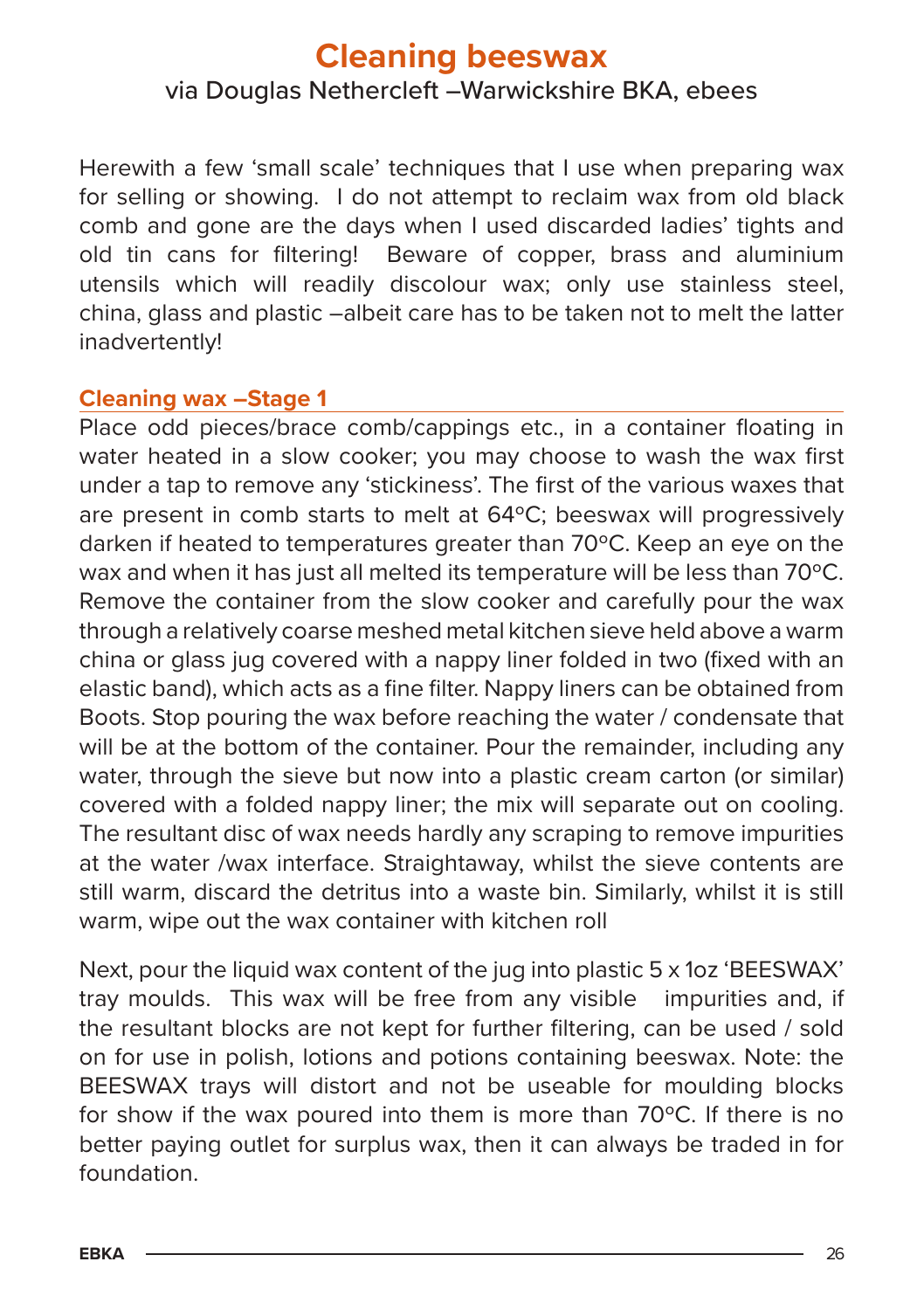#### **Cleaning wax –Stage 2**

Wax for the show bench, be it in the form of a block, candles or a model should, ideally, be light primrose in colour. The colour of beeswax is largely determined by its propolis content, so if you wish to end up with a light coloured block, only choose cappings or comb to be melted in Stage 1 that is pale in colour and free from 'travel staining' -bee footprints. Show wax too, needs to have a greater degree of purity and this is achieved by further filtering. I have calibrated my Rayburn cooker using a digital display thermocouple, (available from Maplin Electronics) and can select an oven setting that cycles in the range 64-70ºC.

The wax blocks from Stage 1 are melted / filtered in the oven through lint (fluffy side up) using a small two-part stainless steel steamer; the bottom section contains rainwater to catch the wax filtering through the disc of lint cut to shape to fit the base of the top section. The processing of 8oz or so of wax at a time takes some six hours and is best done overnight to avoid competing demands for the cooker! The resulting cake of cooled wax is noticeably a better colour than the original 1oz blocks and the lint clearly shows that a surprising amount of debris has been removed. There is no way round the fact that some wax is retained / soaked up by the lint, but the impregnated disc makes a wonderful fire-lighter! Perfectionists might wish to filter the cake a further time through a fresh piece of lint. Note: if not sourced using the internet, lint in useful 18" wide rolls can be obtained through your local pharmacist.

I have four plastic buckets for wax labelled:'To Clean'(bits and scrapings), 'To Keep'(for further filtering or to sell on 'as is'),'To Show'(to be transformed into candles, etc), and'To Exchange'(for foundation)

I find that all china, glass and metal utensils are best cleaned by heating them in the oven until any wax liquefies and then quickly wiping them with disposable kitchen towel –indispensible when processing wax. Alternatively, boiling water from a kettle can be poured over the items and the 'washings' retained in an old bucket or similar; take care that melted / liquid wax does not find its way down the household drains. Sticky-Stuff Remover (available from Lakeland Plastics or Aldi) is not only magic for removing adhesive labels from old jars or lids (would I ever?!) but also quickly dissolves / cleans wax film from cooker tops and tiled kitchen floors –hopefully before the 'other half' notices.